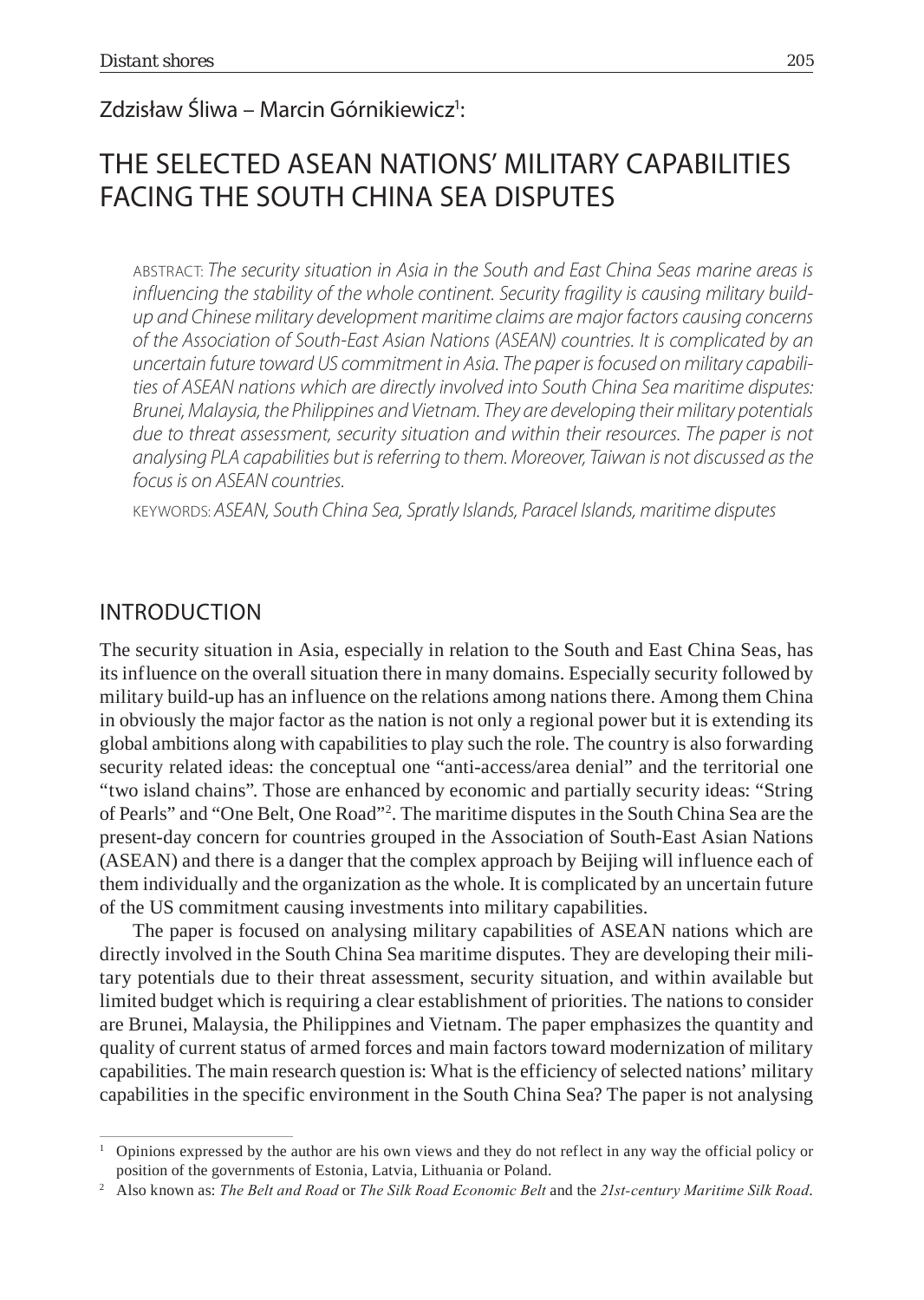specifically  $PLA<sup>3</sup>$  capabilities but is referring to them in conclusions. Moreover, Taiwan is not discussed as the focus is on ASEAN countries. The study includes the following factors: level of military forces (quantity and quality of military forces, level of training and battlefield experience); abilities of using paramilitary and civilian resources in military operation. The paper is based on available open and official sources and during the preparation of the study theoretical research methods were adopted including analysis, synthesis and comparison.

# THE POLITICAL SITUATION IN RELATION TO THE SOUTH CHINA SEA BASIN

The US presidential election in November 2016 generated some concerns for the Asian security especially as the expectation was that Donald Trump would not win and there will be just minor adjustment of ongoing US Asian pivot. However, according to The Diplomat the result of the election is that "U.S. allies and partners in the region may no longer be able to count on the kinds of the reassurance about Washington's security commitment that they have grown used to" and the newly elected president "will instil a much greater sense of uncertainty – even anxiety – in U.S. allies and partners in the Asia-Pacific region."4 . Such concerns are a challenge for major US allies, Japan, South Korea and especially dangerous for small nations because those, when searching for security guarantees, were looking for balancing options. So, they were considering an alliance with the US as a dominant power "to avoid domination by stronger powers"5 , and in that context it was related to a threat coming from too strong influences posed by regional countries like China or India.

Among the smaller countries belonging to ASEAN (see the fig. 1) many are considering rising China as a possible threat for their security. The nations usually had no common voice avoiding challenging Beijing and they were even preventing each other from making





Source: *"Asean on the cusp of greatness". Business Circle, 5 May 2015. http://www.businesscircle.com.my/asean-onthe-cusp-of-greatness/, Accessed on 23 November 2016.*

<sup>&</sup>lt;sup>3</sup> PLA - The Chinese People's Liberation Army.

<sup>4</sup> Tatsumi, Y. "Trump Wins: Implications for US Allies and Partners in Asia". The Diplomat. 09 November 2016. http://thediplomat.com/2016/11/trump-wins-implications-for-us-allies-and-partners-in-asia/, Accessed on 22 November 2016.

<sup>5</sup> Read about theories: Walt, S. M. "Alliance Formation and the Balance of World Power". *International Security* 9/4. 1985. 3–43.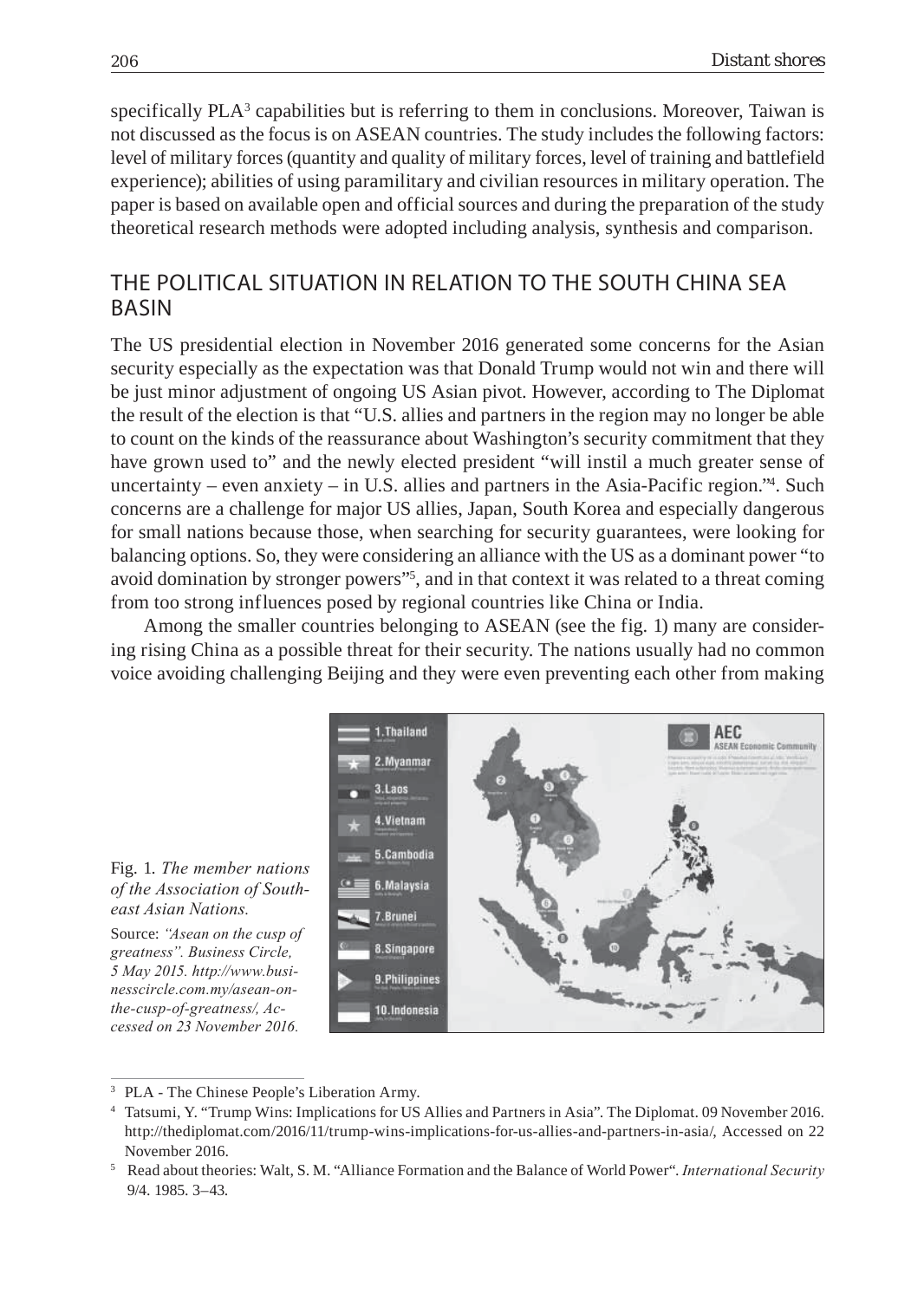joint statements related to Chinese policy in the South China Sea as it happened in 2012 during ASEAN summit. Currently there is a change in such attitude as presented by the joint communiqué released by the foreign ministers of the ASEAN member nations during the organisational forum in Myanmar in August 2014. The language was tougher: "we urged all parties concerned to exercise self-restraint and avoid actions which would complicate the situation and undermine peace, stability, and security in the South China Sea and to settle disputes through peaceful means, without resorting to the threat or use of force."6

The countries' fragility in many domains including economy is complicating the organisation's situation as it is not a collective security body. The growing power of leading Asian nations is causing them to make decisions about future as they "do not want to be bullied just because we're small."7 They have also many internal issues as economic stagnation, political instability, social unrest, and growing crime, which make them very vulnerable and susceptible to external influences. Moreover, Islamic fundamentalism and religious radicalism are influencing all domains of national existence and they are rather anti-West in nature. There are also many bilateral disagreements within ASEAN causing cooperation more complicated and being a factor to be used to disunite the organization in making any common effort to improve the situation of the South East Asia in general.

The territorial disputes on the South China Sea are a major source of hostilities with the focus on Spratly Islands (table 1) and Paracel Islands as China is continually presenting decisive approach in relation to its rights there.<sup>8</sup> The islands have economic and military importance allowing using them for deploying air force and navy assets. It is already ongoing e.g. on Woody Island within the Paracel Islands, as the newly constructed runway could be used by PLA Air Force (PLAAF) to "*enhance Woody Island's utility as a military base from which to project power in the South China Sea*".9

| No. | Country         | No of occupied islands | Number of troops, installations    |
|-----|-----------------|------------------------|------------------------------------|
|     | China           |                        | 260, a few helicopter landing pads |
|     | the Philippines | 8                      | 480, air strip (1300m.)            |
|     | Vietnam         | 24                     | 600, air strip (600 m.)            |
| 4   | Malaysia        |                        | 70, air strip (600 m.)             |
|     | Taiwan          |                        | 100, helicopter landing pad        |

Table 1. *Islands occupied by respective countries within Spratly Islands.*

Source: *Z. Śliwa, Maritime disputes in East Asia and Pacific region– stormy waves of international relations, Security and Defence Quarterly No 1(6) 2015, the National Defense University, Warsaw, March 2015, p. 123.*

<sup>6</sup> Hardy, J. "Analysis: ASEAN finds voice over South China Sea dispute". IHS Jane's Defence Weekly. 14 August 2014. http://www.janes.com/article/42006/analysis-asean-finds-voice-over-south-china-sea-dispute?utm\_ campaign=[PMP]\_PC6110\_E14%20DF%20NL%20SECURITY%2008\_19\_2014\_DW\_Deployment&utm\_ medium=email&utm\_source=Eloqua, Accessed on 24 November 2016.

<sup>7</sup> Hardy. "Analysis: ASEAN finds voice over South China Sea dispute".

<sup>8</sup> For details about maritime territorial disputes in East Asia read: Dolven, B., Kan, S. A. and Manyin, M. E. "Maritime Territorial Disputes in East Asia: Issues for Congress". CRS Report for Congress, Congressional Research Service. 30 January 2013. http://fas.org/sgp/crs/row/R42930.pdf, Accessed on 25 November 2016.

<sup>9</sup> Hardy, J. "China expands runway, harbour at Woody Island". IHS Jane's Defence Weekly. 24 August 2014. http:// www.janes.com/article/42538/china-expands-runway-harbour-at-woody-island?utm\_campaign=%5bPMP%5d\_ mpc6110\_E14%20DF%20NL%20SECUIRTY%2009\_02\_2014\_DW\_Deployment&utm\_medium=email&utm\_ source=Eloqua, Accessed on 24 November 2016.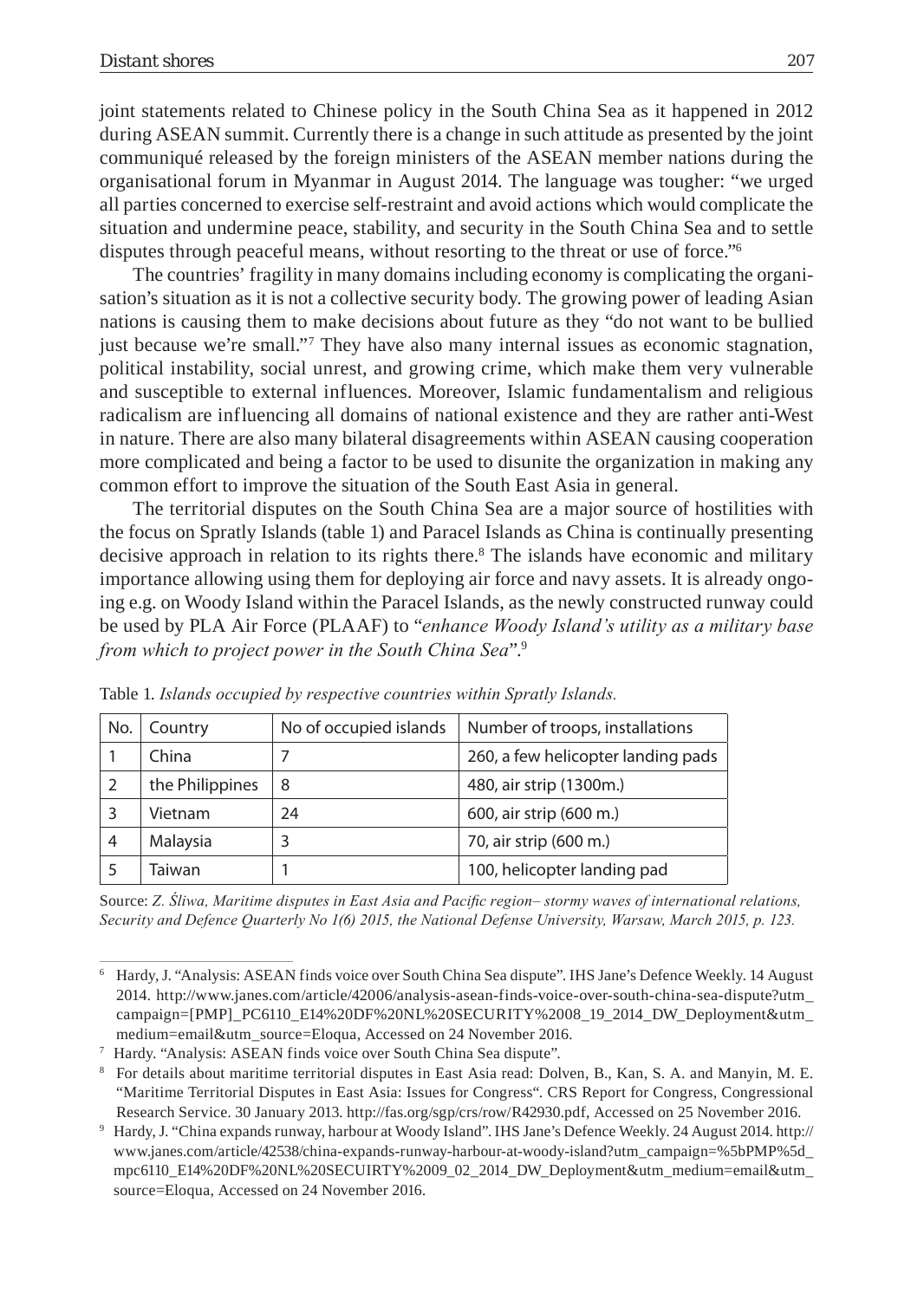There are also incidents in the South China Sea airspace, which is linked with US Navy patrols and reconnaissance missions to monitor the status of Chinese island base construction. The flights are occurring in the vicinity of the Hainan Island, which is an important PLA Navy (PLAN) Submarine Base, including basing strategic nuclear submarines. The South China Sea disputes are involving the ASEAN nations namely Philippines, Malaysia and Vietnam and to a lesser extent Brunei – ASEAN-4. All of them are concerned about a possibility of an open conflict and those nations are investing into their armed forces. Nevertheless, they are fully aware that left alone none of them is capable to face the overwhelming power of the PLA. Recognizing the fragility of the situation and respecting "twin visions of peace and prosperity" it guides "ASEAN and China to exercise self-restraint, refrain from the use of force, undertake practical maritime cooperation, and promote peaceful settlement of disputes in the South China Sea."10 It is important to notify that the South China Sea's disputes are not the only hot spot in East Asia as there are a few more as presented in fig. 2. Those are involving almost all the nations in the region including Russia, Japan, South Korea and Taiwan. The last three countries are US allies having bilateral security arrangements related to collective defence, ambiguities with Beijing, and building their military potential for uncertain future.





The ASEAN nations still have not been unified in their common approach toward Beijing especially as it tries to engage them on bilateral base to exploit it for their own purposes. Nevertheless, "*progress on the bilateral front does not undermine, deny, or contradict any multi-lateral or international framework, but rather creates new opportunities to bring those organizations and platforms into the talks and to incorporate them into bilaterally accepted decisions*".11 The complicated situation supports the improvement of relations with Washington by those smaller actors and initiation of attempts to unify efforts. For ASEAN-4 nations enhancement of military capabilities is a challenge as of economy and also political factors but it is necessary to increase their territorial integrity and capabilities to face claims within the South China Sea.

<sup>&</sup>lt;sup>10</sup> "Fact Sheet on ASEAN Community 2015". The ASEAN Secretariat Community Relations Division (CRD). December 2015. 2. http://asean.org/resource/fact-sheets, Accessed on 24 November 2016.

<sup>11</sup> Sprangler, M. "Rebalancing the Rebalance". *Parameters* 44/2. 2014. 20.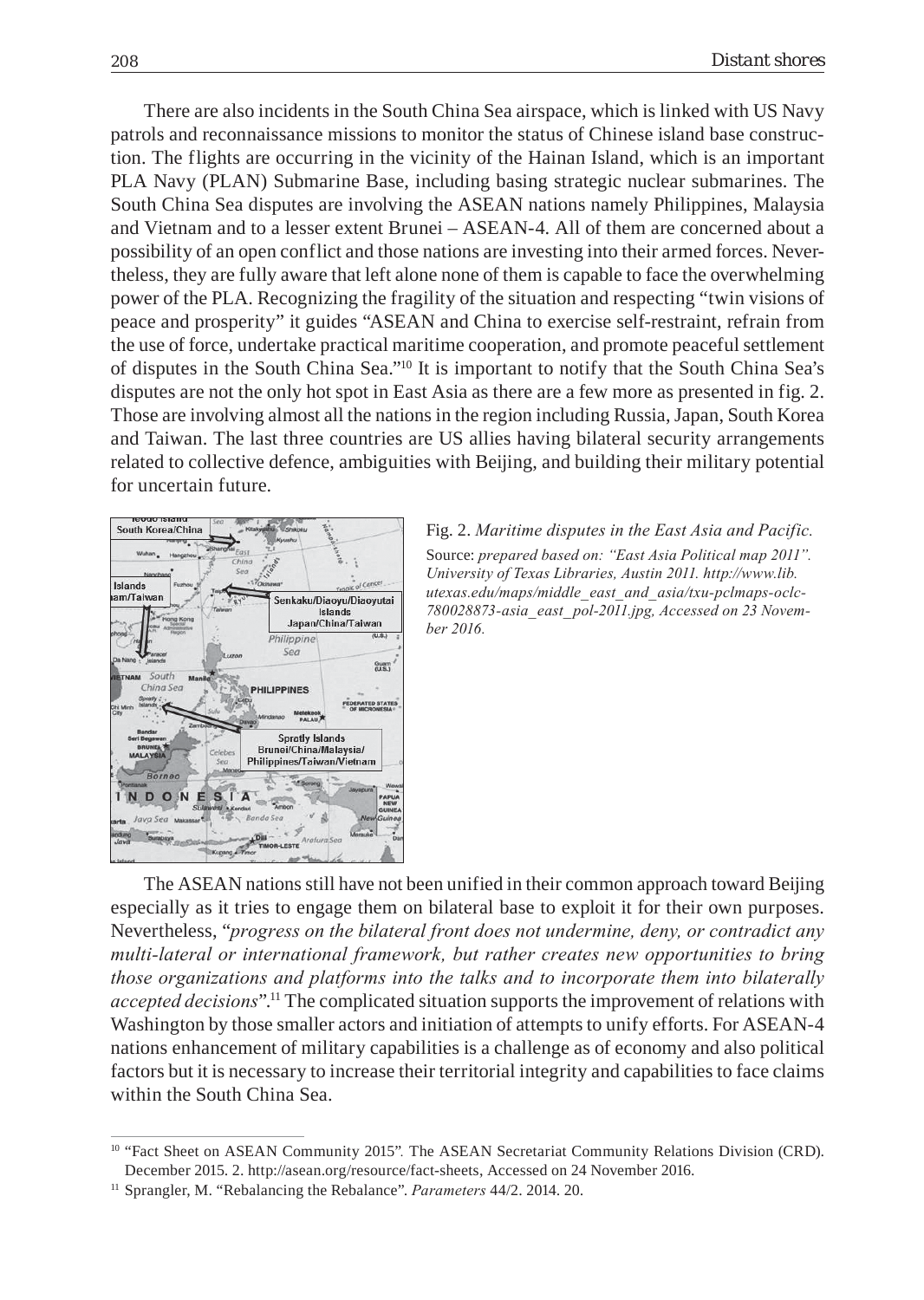# THE MILITARY CAPABILITIES OF SELECTED ASEAN NATIONS

### The Royal Brunei Armed Forces

Brunei Darussalam is a small country located on the northern coast of the island of Borneo, bordering Malaysia. The territory is divided into two separate areas. The terrain is mostly flat, except mountains on the south and marshlands on the east; its 75% is covered by rainforests, which favours defenders.12 The beaches are sandy, suitable for amphibious operations. It can be assumed that the area is conducive to defence using asymmetric and hybrid methods including guerrilla warfare and sabotage actions. Brunei has a specific political system in Southeast Asia, because it is a constitutional monarchy in the form of Sultanate. Executive power is exercised by the government, headed by the Sultan, and the legislative power is exercised by the sultan himself. It is worth noting that Sultan Hassanal Bolkiah was crowned in August 1968<sup>13</sup> and serves as prime minister, minister of finance, minister of foreign affairs and trade, defence minister and foreign minister.14 The Legislative Council has an advisory role, and legal restrictions to the power of the Sultan as head of state are symbolic. In fact, the Sultan of Brunei has almost unlimited power, which makes this system closer to a constitutional absolute monarchy rather than a constitutional monarchy with a number of restrictions for the role of the ruler.<sup>15</sup> It is worth noting that the royal family has ruled Brunei continuously for six centuries. This model of governance is conducive to the development of the armed forces, where all the important decisions, including the purchase of weapons, depend on the ruler, which reduces and shortens the decision-making process.

Brunei regained independence from Britain on 1 January 1984, so training system and military equipment are similar to the British model, especially as armed forces have continued training in close cooperation with the troops of the United Kingdom and Singapore. Military equipment comes from US and Europe (mainly from UK). Brunei troops took part in numerous humanitarian missions and peacekeeping operations, but there is a lack of combat experience. It can be assumed that a policy of defence of Brunei is mainly based on close military cooperation with the United Kingdom, Singapore and with the United States.<sup>16</sup> The cooperation is enhanced thanks to the oil and gas fields in Brunei as an 'ally' in the eyes of London and Washington. This alliance is the cornerstone of the defence concept.

<sup>12</sup> Engbers, P. "Forest cover of Borneo and Brunei". Panaga Natural History Society. Nov 2010. https://www.bsp. com.bn/panagaclub/pnhs/Focus\_On\_Forests.html, Accessed on 23 November 2016.

<sup>&</sup>lt;sup>13</sup> "Brunei country profile". BBC. http://www.bbc.com/news/world-asia-pacific-12990058, Accessed on 23 November 2016.

<sup>14 &</sup>quot;Brunei Darussalam". Poland, Ministry of Foreign Affairs, Warsaw. http://www.msz.gov.pl/pl/polityka\_ zagraniczna/inne\_kontynenty/azja\_i\_pacyfik/stosunki\_dwustronne\_azja\_pacyfik/brunei\_\_darussalam;jses sionid=CC02DC42BF92E13041F4E69F4E13951F.cms2, Accessed on 23 November 2016.

<sup>15 &</sup>quot;Brunei Darussalam: Constitution and politics". The Common Wealth. http://thecommonwealth.org/our-membercountries/brunei-darussalam/constitution-politics, Accessed on 23 November 2016.

<sup>16</sup> *(…) the current era of U.S.-Brunei relations began in 1984 when Brunei became fully independent from the United Kingdom and the United States and Brunei established diplomatic relations. A memorandum of understanding on defense cooperation was signed in 1994. In 2011, Brunei and the United States held an inaugural Senior Officials Dialogue, creating a new forum for high-level coordination and communication. The most recent iteration of this dialogue was a High-level Officials Meeting in London in November 2015 which covered issues including trade, security, human rights, defense, regional cooperation, and academic exchanges*. "US relations with Brunei". US Department of State. http://www.state.gov/r/pa/ei/bgn/2700.htm, Accessed on 24 November 2016.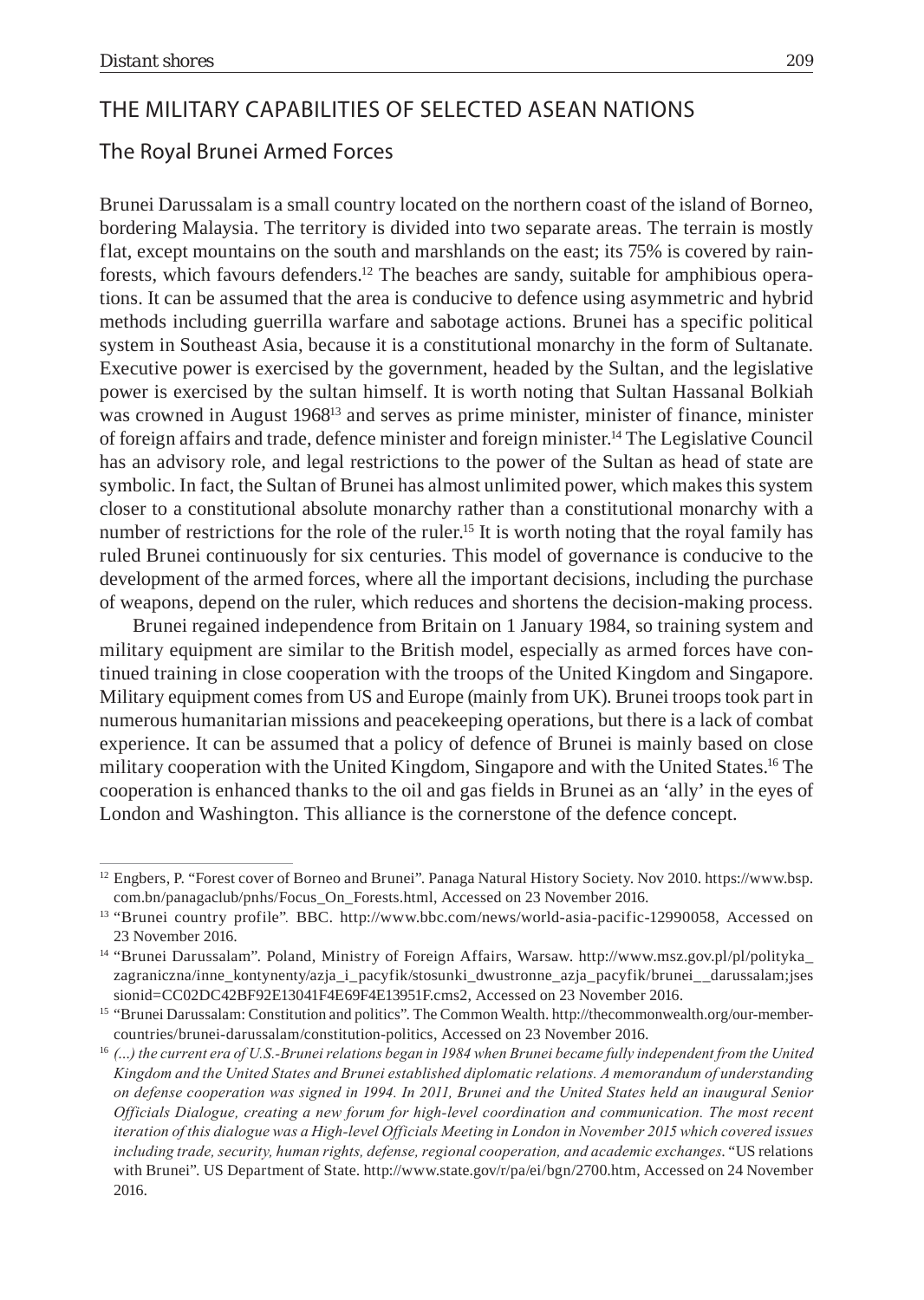| Manpower              | Main equipment                                 | Remarks                                                                                      |  |  |
|-----------------------|------------------------------------------------|----------------------------------------------------------------------------------------------|--|--|
|                       | <b>ARMY (Ground Forces)</b>                    |                                                                                              |  |  |
| 4,900 active duty     | Light Tanks - 20                               | Scorpion (16 to be upgraded)                                                                 |  |  |
| 700 reserve           | APC (Wheel)                                    | 45VAB                                                                                        |  |  |
|                       | <b>ARTY</b>                                    | $MOR 81mm - 24$                                                                              |  |  |
|                       | ARV                                            | 2 Samson                                                                                     |  |  |
| <b>NAVY</b>           |                                                |                                                                                              |  |  |
| 1,000 active duty     | Patrol and coastal<br>combatants - 12          | Corvettes – 4; Patrol cruiser and boats – 8                                                  |  |  |
|                       | Amphibious/Landing<br>$Craft - 4$              | Landing Craft Utility $-4$                                                                   |  |  |
| <b>AIR FORCE</b>      |                                                |                                                                                              |  |  |
| 1,100 active duty     | Transport Aircraft - 1 (7<br>trainer aircraft) | Transport - 1 (CN-235M); Trainer - 7 (PC-7; Bell<br>206B Jet Ranger II; UH-60)               |  |  |
|                       | Multirole helicopters - 18                     | Bell 212; Bell 214 SAR; Bo-105; S-70i Black<br>Hawk                                          |  |  |
| PARAMILITARY          |                                                |                                                                                              |  |  |
| 2,250                 | Gurkha Reserve Unit -<br>400-500 troops        | Light aircraft - 5 (2 BN-2 Islander, 3 Lancair<br>320)                                       |  |  |
|                       | Royal Brunei Police -<br>1750 troops           | 10 Patrol and coastal combatants: 3 Benda-<br>haru; 7 PDB-type                               |  |  |
| <b>FOREIGN FORCES</b> |                                                |                                                                                              |  |  |
| 3 trg                 | Singapore                                      | 1 trg camp with infantry units on rotation; 1<br>trg school; 1 hel det with AS332 Super Puma |  |  |
| 550                   | <b>Great Britain</b>                           | 1 Gurhka bn; 1 trg unit; 1 hel flt with 3 hel                                                |  |  |
|                       |                                                |                                                                                              |  |  |

Table 2. *Manpower and major equipment of the Royal Brunei Armed Forces.*

*AIFV – Armoured Infantry Fighting Vehicle, APC – Armoured Personal Carrier; UAV – Unmanned Aerial Vehicle, ARV – Armed Response Vehicle, Recce – Reconnaissance*

Source: *The Military Balance 2016; Global Firepower Military Ranks 2016, "Air Force readies to go digital". Bangkok Post, 11 Feb 2016. http://www.bangkokpost.com/archive/air-force-readies-to-go-digital/859956, "Navy to build B5.5bn missile-equipped patrol vessel". Bangkok Post, 29 Feb 2016. http://www.bangkok*post.com/archive/news/880568, "Brunei gives four Black Hawks as present to Malaysia". http://airheadsfly. *com/2015/01/23/brunei-gives-four-black-hawks-as-present-to-malaysi, Accessed on 23 October 2016.*

The Brunei armed forces are quite small (see table 2) and also unsuited for defence its territory. The Army gained some experience during humanitarian missions and peacekeeping operations, but only as part of the multinational forces.17 The Army do not exercise regularly; it has a limited number of obsolete light weaponry. Their combat capabilities are degrading and they are not able to execute operations independently or to fight within combined joint operations with armies from other nations. Actually, the Air Force does not have any combat

<sup>17</sup> Early, E. "Bilateral Training in Brunei Preps Forces for Global Humanitarian Ops". America's Navy. 8 November 2009. http://www.navy.mil/Submit/display.asp?story\_id=47553, Accessed on 25 November 2016.; "USS Freedom Visits Brunei, Prepares for Operation Damayan". America's Navy. 18 Nov 2013. http://www.navy.mil/submit/ display.asp?story\_id=77724, Accessed on 25 November 2016.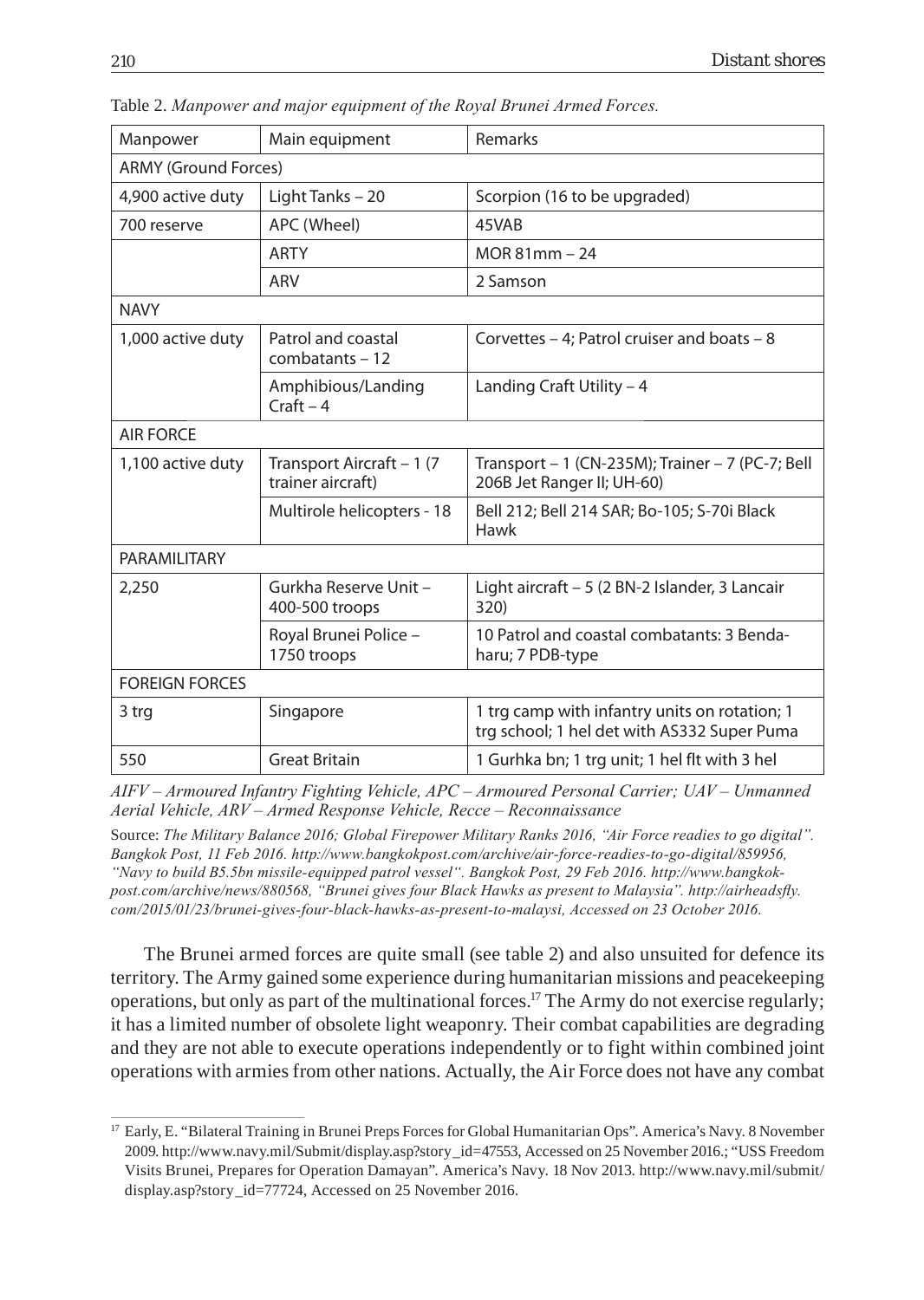aircraft (there are plans to order 8 FA-50s in the future<sup>18</sup>) and there is only a limited number of transport helicopters allocated (including modern UH-60 Black Hawks). Brunei does not have basic capabilities as air defence system and reserve training do not exist, moreover, paramilitary organizations are ordinary police with inadequate value during a conflict.

The country is relying on strategic allies so Washington is developing common relations with Brunei and as a result the Sultanate's soldiers started to be involved in joint military exercises and training programs with the United States.19 Furthermore, since 2011 there have been some plans to purchase military equipment from regional US allies e.g. South Korea. In March 2016 information was published that Brunei raised its defence budget by about 4.7 percent to 564 million Brunei dollars (408 million US dollars) for the next fiscal year: 2016-2017.20 This significant change shows that the Sultan of Brunei changed the approach to defence strategy, which probably is a result of establishing closer relationship with the US and as of perception of threats coming from China's policy in the South China Sea. It is possible to assume that Washington took steps to progressively strengthen the mutual ties with this country. The greatest guarantees of the security of the Sultanate are still natural resources ensuring external support. The second reason of US support is Brunei's membership in ASEAN and its geographical location: on the one hand it is close to the Spratly Islands and also bordering unpredictable Malaysia, which is important for Washington. Since 2016 this second reason has become more important for Obama and the Trump Administration, because it is hard to predict the policy of the new president of the Philippines.

The Royal Brunei Armed Forces without the support of the strategic allies of the country (US, UK, Singapore) do not have capabilities to protect national territory. Land and air forces use old and non-effective equipment. Furthermore, troops do not have real battlefield experience (for example, opposite to Burma soldiers). Only Special Forces like the Gurkhas have real combat value but those are limited in number when compared to real needs. With the support of the Gurkhas the Brunei's army can conduct protracted guerrilla operations in the south (mountains) and east (marshland) part of country.

### Malaysian Armed Forces (MAF)

The country was "one of the drivers behind the creation of ASEAN in 1967"21 looking for common efforts to increase the security of the whole region. It was also rather cautious to challenge China although it was clear that their islands disputes will not be abandoned. The main reason for the balancing option was connected with possible profits coming from economic development and possible profits when cooperating with Beijing. However, following the growing pressure from China to control the Spratly Islands and continuous development of military related infrastructure Malaysia verified such a course of action and it started to invest into security by developing security relations and building military capabilities. It

<sup>18</sup> Pryce, P. "Bolstering Brunei's Defences: A Small State's Strategic Guidance and Procurement". https://www. offiziere.ch/?p=20316, Accessed on 25 November 2016.

<sup>&</sup>lt;sup>19</sup> "US relations with Brunei".

<sup>20</sup> Parameswaran, P. "What's Behind Brunei's New Defense Budget for 2016?". The Diplomat. http://thediplomat. com/2016/03/whats-behind-bruneis-new-defense-budget-for-2016/, Accessed on 24 November 2016.

<sup>&</sup>lt;sup>21</sup> Chang, F. K. "Comparative Southeast Asian Military Modernization: 1". The ASAN Forum. 1 October 2014. http://www.theasanforum.org/comparative-southeast-asian-military-modernization-1/, Accessed on 25 November 2016.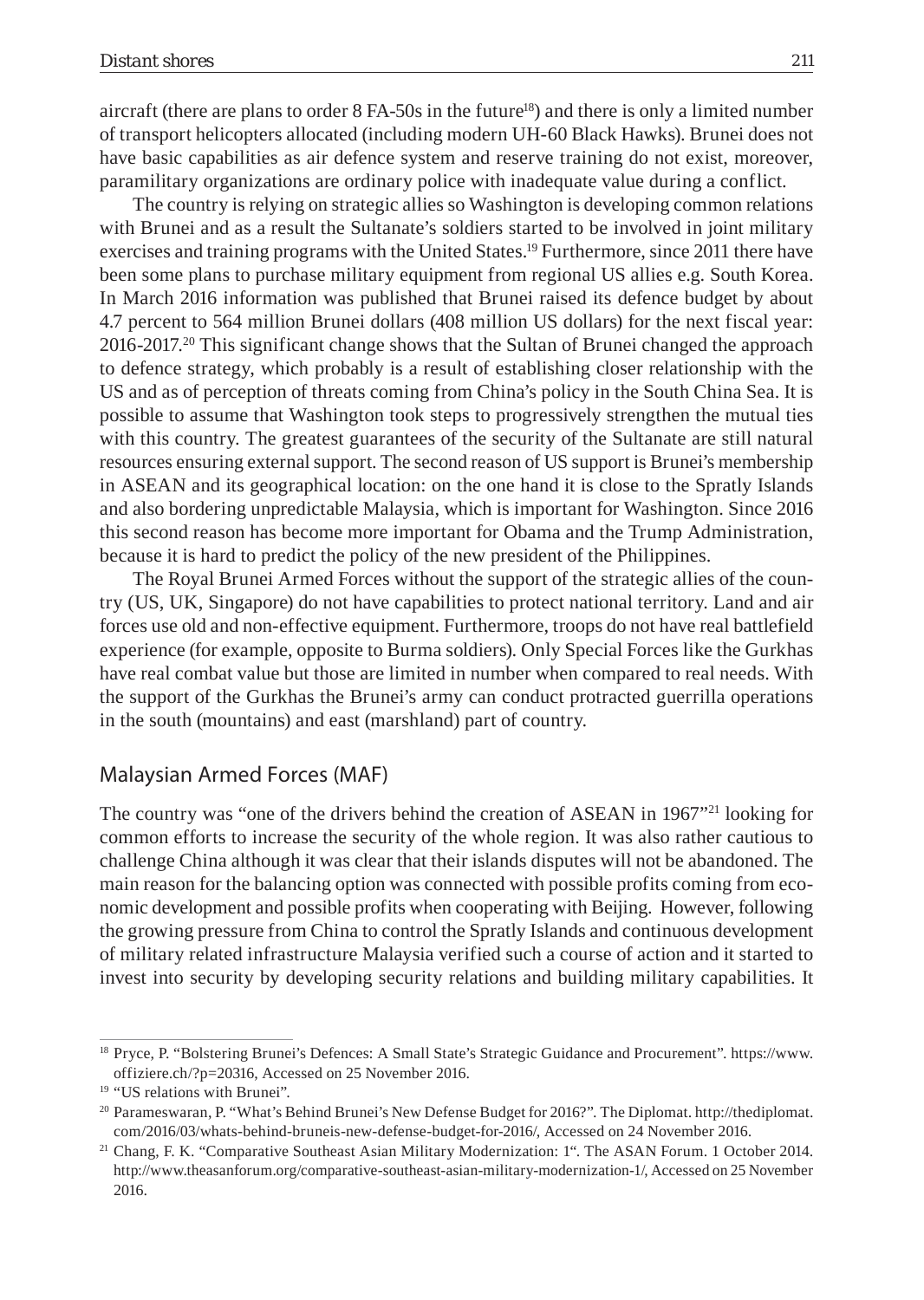was based on the requirement to preserve national maritime interests. The decisions were accelerated by the Chinese warships' naval and amphibious exercise near Malaysia-claimed James Shoal in March 2013, which continued in February 2014. It was definitely among factors showing the real threat of losing the disputed islands in the long-term as of lack of capabilities to deny such the claims. Defence budget in 2014 was USD4.92bn and was decreased to USD4.74bn in 2015 as an effect of the lower GDP. The estimated budget for  $2016$  is to be reduced again<sup>22</sup>. Its support faces conventionally understood security and also unconventional ones, such as radical movements and even natural disasters, where the armed forces provide support to civil authorities. Other challenges are related to "piracy, smuggling, kidnapping, terrorism, illegal fishing, and encroachments by regional neighbours like Indonesia and the Philippines."23 Recognizing its own vulnerabilities Malaysia proposed the creation "of an ASEAN militaries Ready Group on HADR, a dedicated force comprising of specialists grouped under a single banner, which has found support in the ASEAN member states."24 Since 1971Malaysia has been maintaining international cooperation within the Five Power Defence Arrangement (FDPA) along with Australia, New Zealand, Singapore and the United Kingdom. The FPDA has never been tested but it is "an effective conflict management tool and has contributed, directly and indirectly, towards MAF's development and enhancement of its professionalism."25

Among services especially navy and air force has caught an attention of the leadership as for now. Navy capabilities to protect extensive coastline started to be increased from 2010 as the country has increased the number of its principal surface combatants up to 12 vessels and as for now it possesses 10 frigates and 4 corvettes. It is organized into three Regional Commands: Kuantan (East Coast); Kinabalu (Borneo) and Langkawi (West Coast). Navy modernization is based on the plan to acquire New Gowind-class corvettes which are designed for operation in littoral waters and will be equipped for anti-submarine warfare, anti-ship missile, and medium-range surface-to-air missile (SAM) assets. It is part of the SGPV (Second Generation Patrol Vessel) - LCS (Littoral Combat Ship) program.<sup>26</sup> The navy also acquired two French diesel-electric attack submarines 'Scorpene' in 2009 located in the naval base at Sepanggar Bay. The navy is supported by a large number of patrol boats belonging also to Malaysian Maritime Enforcement Agency and Marine Police. The amphibious capabilities are underpinned by the possession of landing crafts which could be of value to conduct missions involving marines and Special Forces in relations to a variety of big islands and small islets. The capabilities to react to a threat are to be enhanced by intent to create a coastal-surveillance system as it is to increase the capabilities of offshore surveillance, to monitor sea lines of communications and coastal defence. The challenge is related to the ability of BHIC shipyard in Lumut to deliver the required vessels on the agreed time.

<sup>22</sup> *The Military Balance 2016*. London: The International Institute for Strategic Studies, 2016. 271; 116:1, 211–306, DOI: 10.1080/04597222.2016.1127567.

<sup>23</sup> Parameswaran. "What Does Malaysia's New Defense Budget for 2016 Mean?". The Diplomat. http://thediplomat. com/2015/10/what-does-malaysias-new-defense-budget-for-2016-mean/*,* Accessed on 24 October 2016.

<sup>24 &</sup>quot;ASEAN Security Outlook 2015". ASEAN. 2015. 49. http://www.asean.org/wp-content/uploads/2015/12/ ASEAN-SECURITY-OUTLOOK-2015.pdf, Accessed on 25 November 2016.

<sup>25</sup> *Ibid.,* 50.

<sup>&</sup>lt;sup>26</sup> "Royal Malaysian Navy future Gowind SGPV-LCS program update with Boustead Heavy Industries". Navy Recognition. 25 April 2014. http://www.navyrecognition.com/index.php/news/naval-exhibitions/dsa-2014/1768 royal-malaysian-navy-future-gowind-sgpv-lcs-program-update-with-boustead-heavy-industries.html, Accessed on 25 November 2016.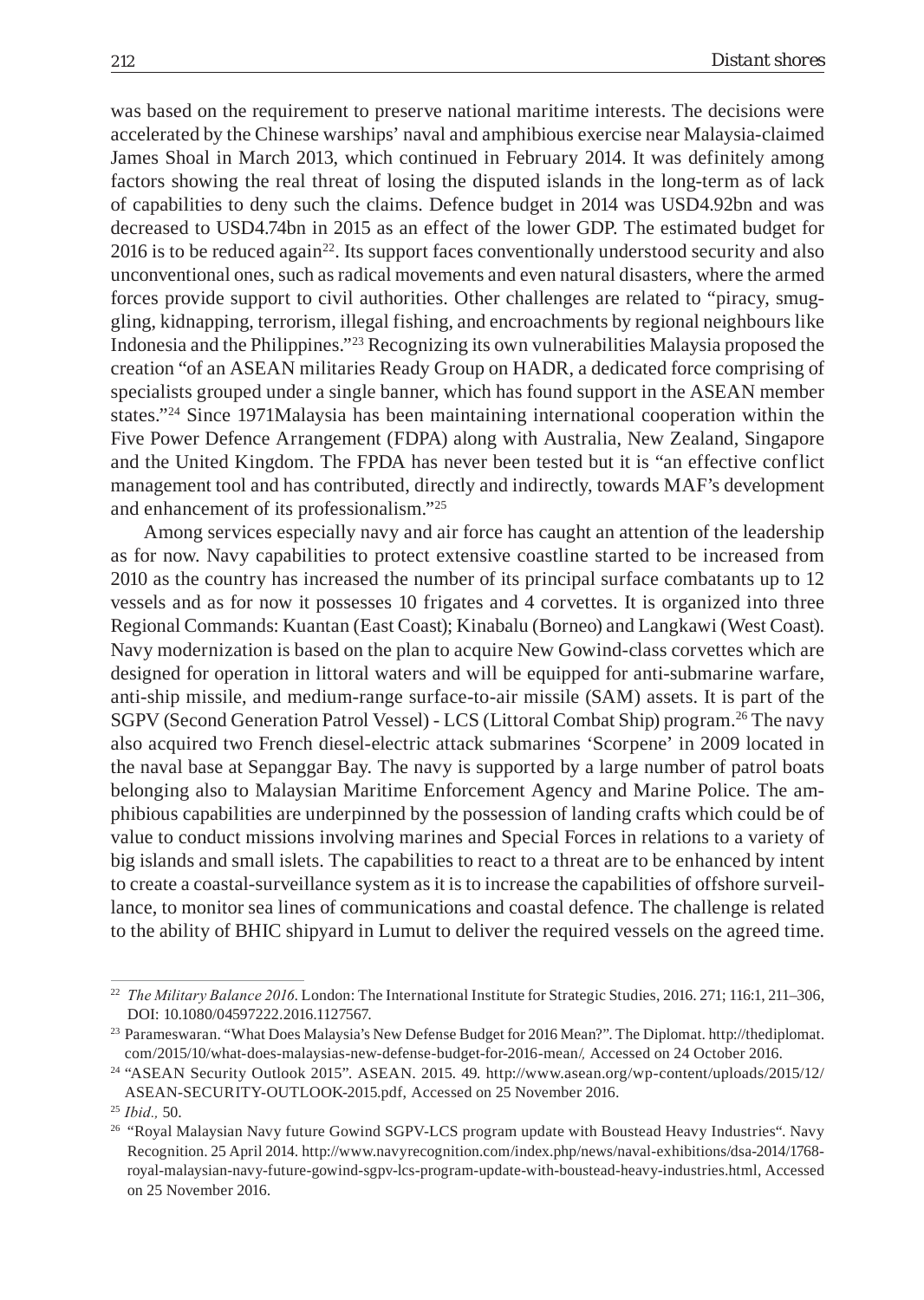| Manpower                  | Main equipment                                   | <b>Remarks</b>                                                                                                                             |  |
|---------------------------|--------------------------------------------------|--------------------------------------------------------------------------------------------------------------------------------------------|--|
| <b>ARMY</b>               |                                                  |                                                                                                                                            |  |
| 80,000 active duty        | Main battle tank<br>$-48$                        | PT-91M Twardy                                                                                                                              |  |
| 50,000 reserve            | Light tank - 21                                  | Scorpion-90                                                                                                                                |  |
|                           | Recce - est. 296                                 | Variety of types                                                                                                                           |  |
|                           | <b>AIFV - 90</b>                                 | 31 ACV300 Adnan (25mm Bushmaster); 13 ACV300<br>Adnan AGL; 46 AV8 Gempita IFV25 being delivered                                            |  |
|                           | APC - 787                                        | Tracked - 265; wheeled - 522                                                                                                               |  |
|                           | Artillery - 424                                  | Towed - 134 (105 and 155 mm); MLR - 36; mortar 254                                                                                         |  |
|                           | Helicopters - 10                                 | Transport - AW109                                                                                                                          |  |
|                           | Air defence - 67                                 | SAM - 15 Jernas (Rapier 2000); toed guns 35 and 40<br>mm-52, variety of MANPADS                                                            |  |
|                           | Amphibious - 165                                 | Damen Assault Craft 540 (capacity 10 troops)                                                                                               |  |
| <b>NAVY</b>               |                                                  |                                                                                                                                            |  |
| 14,000 active duty        | Submarines - 2                                   | Tunku Abdul Rahman (FRA Scorpene) with 6 single<br>533mm TT with WASS Black Shark HWT/SM-39 Exocet<br>AShM                                 |  |
| 1,000 reserve             | Frigates - 10                                    |                                                                                                                                            |  |
|                           | Patrol and coastal<br>combatants - 37            | Corvettes - 4; patrol boats - 33                                                                                                           |  |
|                           | Mine warfare - 4                                 | Mahamiru (ITA Lerici)                                                                                                                      |  |
|                           | Landing craft -<br>115                           |                                                                                                                                            |  |
| 160 active duty           | Naval aviation<br>Helicopters - 12               | Anti-submarine warfare Super Lynx 300 - 6; multirole<br>$A$ S555 Fennec – 6                                                                |  |
| <b>AIR FORCE</b>          |                                                  |                                                                                                                                            |  |
| 15,000 active duty        | Aircraft - 67                                    | Fighter - 21 (F-5E/F Tiger II; 8 MiG-29N/UB/NUB);<br>fighter/ground attack - 26 (F/A-18D Hornet; Su-<br>30MKM); tanker - 4; transport - 33 |  |
| 600 reserve               | Helicopters - 62                                 | Multirole - 17 (SA316 Alouette III); transport 45                                                                                          |  |
| PARAMILITARY              |                                                  |                                                                                                                                            |  |
| est. 24,600<br>servicemen | <b>Police General</b><br><b>Operations Force</b> |                                                                                                                                            |  |
| est. 4,500                | Malaysian                                        | Controls 5 Maritime Regions, patrol and costal                                                                                             |  |

Table. 3. *Manpower and major equipment of the Malaysian Armed Forces.* 

|                           | TICIILUPLEIS - IZ                              | AJJJJI CIIIICL - V                                                                                                                         |
|---------------------------|------------------------------------------------|--------------------------------------------------------------------------------------------------------------------------------------------|
| <b>AIR FORCE</b>          |                                                |                                                                                                                                            |
| 15,000 active duty        | Aircraft - 67                                  | Fighter – 21 (F-5E/F Tiger II; 8 MiG-29N/UB/NUB);<br>fighter/ground attack - 26 (F/A-18D Hornet; Su-<br>30MKM); tanker – 4; transport - 33 |
| 600 reserve               | Helicopters - 62                               | Multirole - 17 (SA316 Alouette III); transport 45                                                                                          |
| PARAMILITARY              |                                                |                                                                                                                                            |
| est. 24,600<br>servicemen | Police General<br><b>Operations Force</b>      |                                                                                                                                            |
| est. 4,500<br>servicemen  | Malaysian<br>Maritime<br>Enforcement<br>Agency | Controls 5 Maritime Regions, patrol and costal<br>combatants boats - 191                                                                   |
| est. 2,100<br>servicemen  | Marine Police                                  | Patrol and costal combatants boats - 132                                                                                                   |
|                           | Police Air Unit                                | Transport aircraft (17) and helicopters (2)                                                                                                |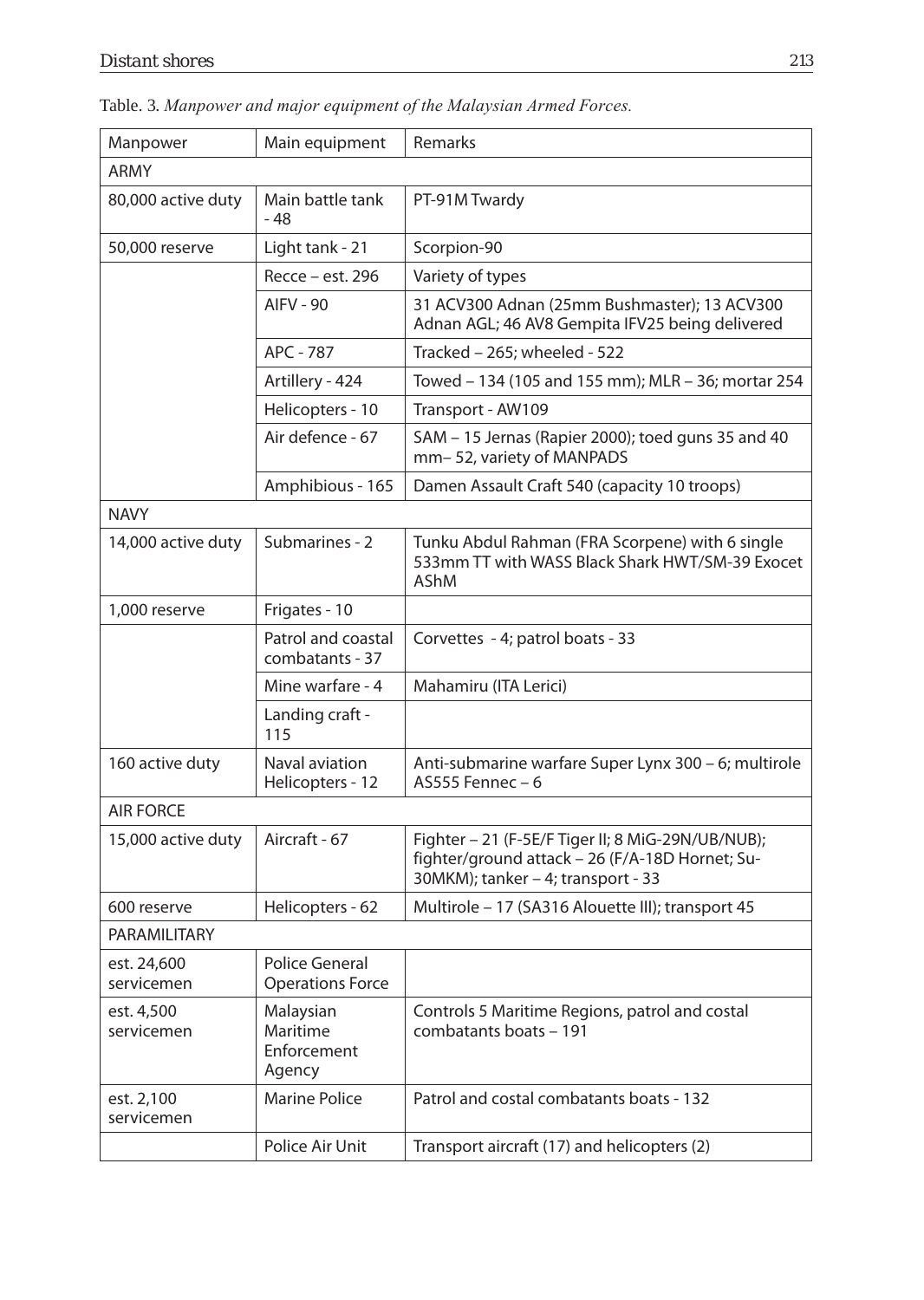| Manpower                    | Main equipment                     | Remarks           |
|-----------------------------|------------------------------------|-------------------|
| est. 24,600<br>' reservists | People's<br><b>Volunteer Corps</b> | some 17.500 armed |

*AIFV – Armoured Infantry Fighting Vehicle, APC – Armoured Personal Carrier; MLR – Multiple Rocket Launcher.*

Source: *The Military Balance 2016, The International Institute for Strategic Studies, London 9 February 2016, Chapter Six: Asia pp. 271 – 274; 116:1, 211-306, DOI: 10.1080/04597222.2016.1127567.* 

The Air Force is facing a challenge related to aging fleet of aircraft being currently in service. Air force includes one air operation headquarter, two air divisions, one training and a one logistics command. It has also one Integrated Area Defence Systems headquarter. The country possesses both US- and Russian-made aircraft requiring separate logistics which makes sustainment costlier. In order to achieve the desired level of aircraft in full operational capability the number of sorties was limited. The MiG-29N/UB/NUBs and F/A-18Ds are from the 1990s and are requiring replacement to ensure the effective defence of the large airspace. The acquisition of Su-30MKMs allowed the establishment of one fighter/ground attack squadron but it not a solution of problems for limiting air force capabilities to support land forces and navy in conducting joint operations. Further limitations are caused by reduced pilot training as they have only 60 flight hours per year. The country is also short of airborne early warning and control aircraft and air-to-air refuelling capabilities possessing four KC-130H 'Hercules' which is not enough to extend the range of aircraft and increase the number of sorties.

The major capabilities are represented by the Army as it has some 80,000 troops and some 50,000 reservists. The forces are divided into two military districts as of geography and into four area commands, which are the equivalents of divisions. The Army is composed mainly of light forces as there are only one tank regiment and one mechanized infantry brigade. Consequently, the light forces approach is linked with terrain and vast areas covered by jungle requiring specifically organized, equipped, and trained troops to operate there. The equipment has been procured some years ago and it is requiring modernization to meet more challenging requirements to defend effectively but there is no direct threat against the Malaysian mainland so decisions are postponed. Major shortcomings are related to air defence assets, there is a lack of attack helicopters and the limited number of army transport helicopters makes the support by the Air Force inevitable. The Army has a large number of assault crafts and those could be used for operations along the coastline and for the protection of the possessed Spratly islands but the cooperation with the naval and air forces is necessary within joint efforts. For amphibious and airborne operations Special Forces will be mainly used. Those are composed of the Special Service Group and the elite 10th Parachute Brigade being a part of Rapid Deployment Force. RAND report estimated that the Army "can move a rapid-deployment force and three airmobile battalions to the Spratlys with a combination of C-130s and amphibious craft under navy escort."27

The Malaysian armed forces are focused on acquisition of modern weapon system for all the service with priority for the Navy and the Air Force. There is an urgent need

<sup>27</sup> Sokolsky, R., Rabasa, A., and Neu, C. R. "ASEAN Defense Policies and Expenditures". In *The Role of Southeast Asia in U.S. Strategy Toward China.* RAND Corporation, 2001. 51.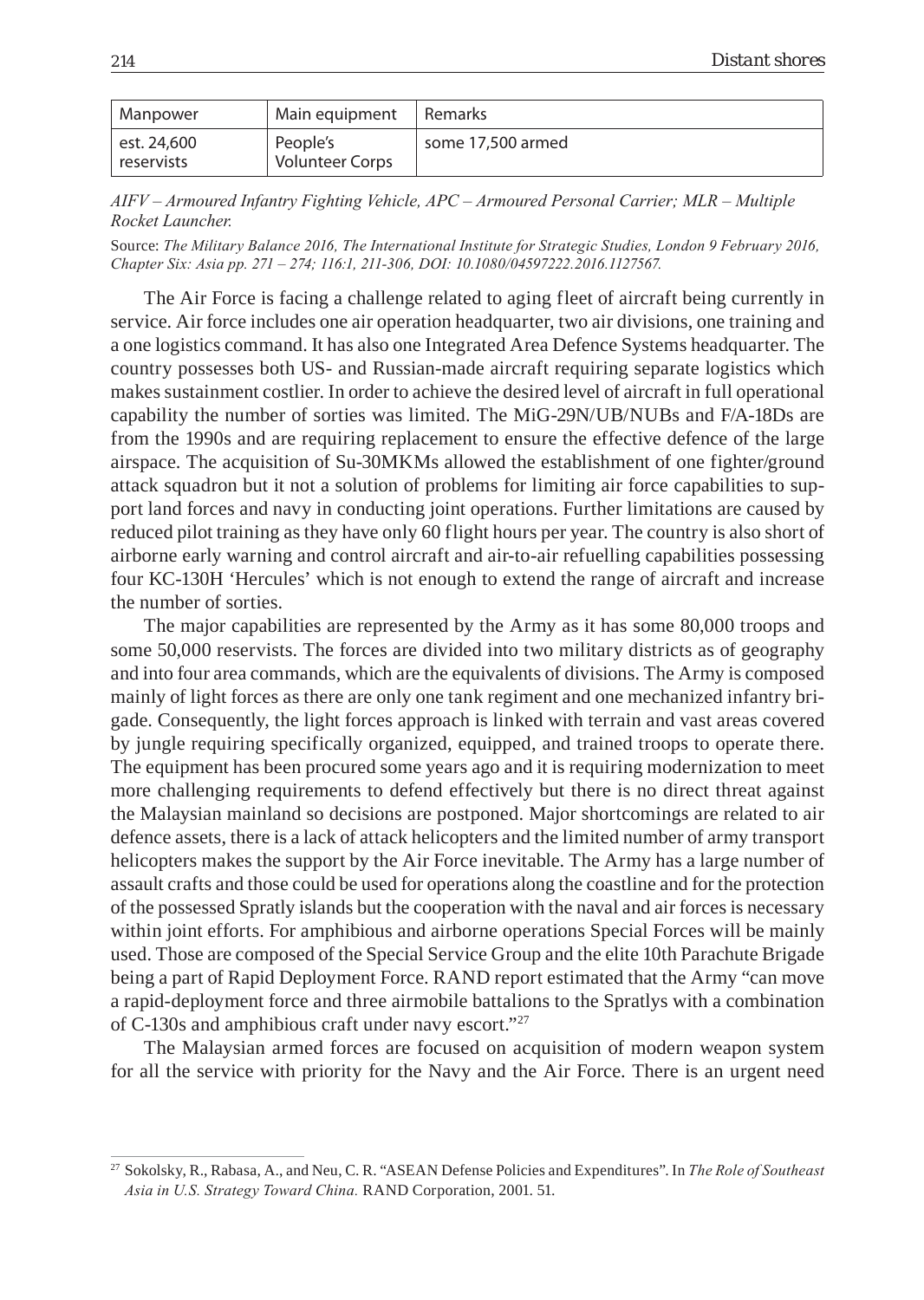for the delivery of new platforms to replace older ones and to upgrade existing weapons systems as those are aging, every year limiting the units ready to be employed in combat. The modernization is affected by "the country's economic slowdown and the government's prioritization of domestic spending continued to restrict efforts to develop the maritime and air capabilities that the armed forces' leadership saw as a necessary response to China."28 The military budget shortage is causing modernization programs to be delayed or cancelled influencing overall capabilities of each service and ability to conduct any major joint operation. Nevertheless, it is expected that "the budget level will not affect the acquisition of equipment critical to boosting the country's aerial and maritime capabilities, including six Second Generation Patrol Vessel – Littoral Combat Ship (SGPV-LCS) vessels, Starstreak ground-based air-defence missile systems, and the Airbus A400M Atlas transport aircraft."29 The incoming decisions within the  $11<sup>th</sup>$  Malaysia Plan 2016 – 2020 will show the future of the Malaysian Armed Forces.

### The Armed Forces of the Philippines (AFP)

The military forces of the Philippines are projected to solve internal conflicts and manage crisis situations, especially to fight Muslim insurgents in the south of country. Until the withdrawal of the US forces from the Philippines, the national government's policy was strictly connected with Washington's policy in this area. Since 2011, when clashes with China in South China Sea area started, the government of Benigno Aquino III has focused on creating stronger military capability in the disputed area. Unfortunately the defence budget was too low to meet those ambitious plans.<sup>30</sup> The situation evolved on 10 May 2016, when Maverick Rodrigo Duterte won the election<sup>31</sup> as he has threatened to end the long term security cooperation with the US and to seek closer relations with China. During his visit in Japan he said that he wanted the American troops to leave the Philippines in next two years.<sup>32</sup>

According to Military Balance 2016 the Philippines military forces count 125,000 soldiers and they are supported by paramilitary organizations and significant amount of reservists (see details in table 4). The country is divided into five areas and one National Capital Region Command. The Army is armed with a limited number of Scorpion light tanks and heavy vehicles comparable to light tanks and some Armoured Personal Carriers. Fire power is ensured by some 254 artillery assets with calibres ranging from 75 to 155 mm. The Navy has just one frigate, a number of patrol and coastal combatant craft supported by logistic and support ships. The amphibious capabilities are enabled by the possession of landing ships and landing crafts. The Navy can use also airplanes and helicopters but with transport capabilities only. The Philippines Navy has a quite large component of Marines:

<sup>&</sup>lt;sup>28</sup> *The Military Balance 2016*. 212-213; 116:1, 211-306, DOI: 10.1080/04597222.2016.1127567 <sup>29</sup> Parameswaran, "What Does Malaysia's New Defense Budget for 2016 Mean?".

<sup>30</sup> *The Military Balance 2014.* London: The International Institute For Strategic Studies, 2014. 273–275.

<sup>31 &</sup>quot;Philippines election: Maverick Rodrigo Duterte wins presidency". BBC. 10 May 2016. http://www.bbc.com/ news/world-asia-36253612, Accessed on 24 October 2016.

<sup>32</sup> Parameswaran, P. "Will Duterte end the US-Philippine military alliance?". The Diplomat. http://thediplomat. com/2016/10/will-duterte-end-the-us-philippine-military-alliance/, Accessed on 29 October 2016.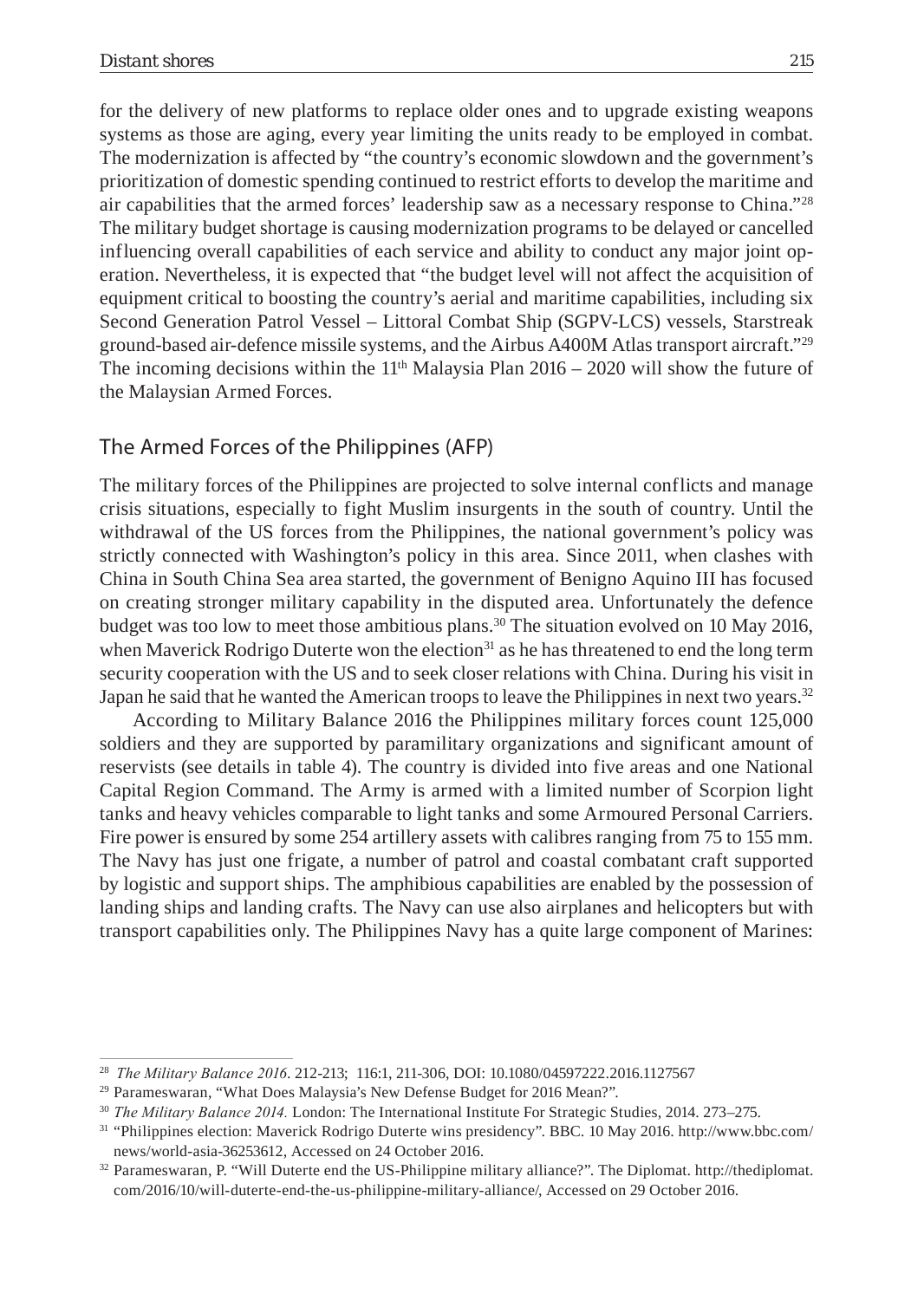8,300 with their own four amphibious and one combat support CSSs which are important assets when considering specific coastline and islands' disputes.<sup>33</sup>

#### Fig. 3. *Geographical location of the Philippines*

Source: *"Evidence of Change in Philippine Culture and History". http://www.oocities.org/gex\_brb/pagetwo. html, Accessed on 29 October 2016.*

The advantage is a quite large component of Special Forces, including Marines, as those could conduct effective jungle operations against criminal groups or partisans, and also against conventional enemy. The support could be provided by the Philippine National Police and a paramilitary organization can be organized based on units of civil population and create quite large resistance movement at the rear of the enemy forces. If a large scale conflict should happen, Philippine Special Forces could be deployed to provide the force protection of bases and logistic centres used by Allied forces (e.g. US) located on the South China Sea islands. The map in fig. 3. shows the geography and topography of individual islands. This way, it is possible to observe the geographical conditions favouring the defence.

| Manpower           | Main equipment      | Remarks                                                                                                      |  |
|--------------------|---------------------|--------------------------------------------------------------------------------------------------------------|--|
| ARMY               |                     |                                                                                                              |  |
| 86,000 active duty | Light tank $-7$     | Scorpion                                                                                                     |  |
| 100,000 reserve    | $AIFV - 36$         | 2 YPR-765; 34 M113A1 FSV                                                                                     |  |
|                    | $APC - 299$         | Tracked - 76: 6 ACV300; 70 M113; wheeled -<br>223: 77 LAV-150 Commando: 146 Simba                            |  |
|                    | Artillery – 254>    | Towed – 214: 105mm 204 M101/M102/M-<br>26/M-56; 155mm 10 M114/M-68, Mortars -<br>40+: 81mm M29; 107mm 40 M30 |  |
|                    | Light aircraft $-4$ | 1 Beech 80 Queen Air; 3 Cessna 170/172/<br>P206A                                                             |  |
|                    | $UAV - 1$           | Medium Blue Horizon                                                                                          |  |
|                    | $ARV - 3$           | ACV-300; Samson; M578                                                                                        |  |
| <b>NAVY</b>        |                     |                                                                                                              |  |
| 24,000 active duty | Frigate $-1$        | Rajah Humabon (ex-US Cannon) with 3x76mm<br>qun                                                              |  |

Table. 4. *Manpower and major equipment of the Philippines Armed Forces (AFP).* 

<sup>33 &</sup>quot;U.S. Significantly Boosts Military Funding for SE Asia". Voice of America. 26 August 2013. http://www. voanews.com/content/hagel-se-asia-corrected/1737438.html, Accessed on 27 October 2016., "Philippine Defense Reform (PDR)". globalsecurity.org. http://www.globalsecurity.org/military/world/philippines/pdr. htm, Accessed on 27 October 2016., "DND and AFP: Transforming while Performing*".* Armed forces of the Philippines. https://web.archive.org/web/20060128011809/http://www.afp.mil.ph/0/news/transforming.php, Accessed on 27 October 2016.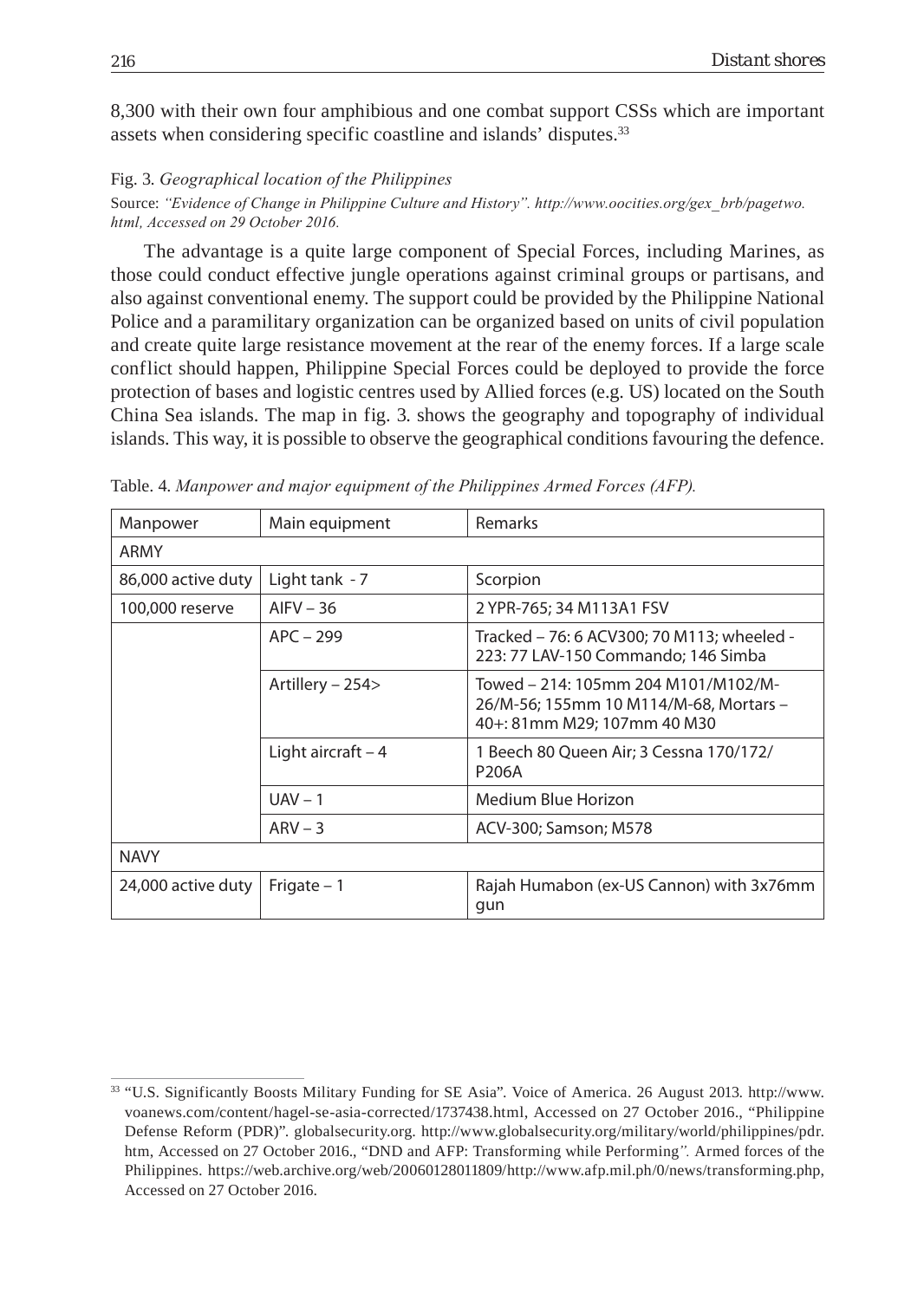| Manpower                                | Main equipment                                                  | Remarks                                                                                                                                                |  |
|-----------------------------------------|-----------------------------------------------------------------|--------------------------------------------------------------------------------------------------------------------------------------------------------|--|
| 15,000 reserve                          | <b>Patrol and Coastal</b><br>Combatants - 68                    |                                                                                                                                                        |  |
|                                         | Amphibious - 37                                                 | Landing ships $-5$ , landing craft $-32$ :                                                                                                             |  |
|                                         | Light Aircrafts - 6                                             | 4 BN-2A Defender; 2 Cessna 177 Cardinal                                                                                                                |  |
|                                         | Helicopters - 13                                                | Medium - 4; Light - 9                                                                                                                                  |  |
| 8,300 Marines                           | Amphibious - 4                                                  | AAV 59: 4 LVTH-6†; 55 LVTP-7, ARTY 31+<br>TOWED 105mm 31: 23 M101; 8 M-26, MOR<br>107mm M30                                                            |  |
|                                         | Combat support $-1$                                             | 1 CSS bde (6 CSS bn)                                                                                                                                   |  |
|                                         | $APC$ (Wheel) $-42$                                             | 19 LAV-150 Commando; 23 LAV-300                                                                                                                        |  |
|                                         | $ARTY - 31$                                                     | TOWED 105mm 31: 23 M101; 8 M-26, MOR<br>107mm M30                                                                                                      |  |
| Naval Special<br><b>Operation Group</b> | <b>Combat and Combat</b><br>Service Support Units (14<br>units) | 1 SEAL unit, 1 diving unit, 10 naval spec ops<br>unit<br>1 special boat unit, combat service support, 1<br>EOD unit                                    |  |
| <b>AIR FORCE</b>                        |                                                                 |                                                                                                                                                        |  |
| 15,000 active duty                      | Aircraft - 42                                                   | Fighter – 25, transport – 14, Surveillance and<br>Special Mission - 3; (plus 56 trainer aircraft)                                                      |  |
| 16,000 reserve                          | Helicopters - 123                                               | Multirole - 96 (AW-109E, MD-520MG, W-3A,<br>W-3A, UH-1H/HP/D, 412EP-CUH), Ambulance<br>$-18$ (S-76A, 205A), VIP transport $-9$ (412EP/<br>HP, S-70A-5) |  |
| PARAMILITARY                            |                                                                 |                                                                                                                                                        |  |
| 40,500                                  | <b>Philippine National Police</b>                               | Light aircraft - 5 (2 BN-2 Islander, 3 Lancair<br>320)                                                                                                 |  |
| 50,000                                  | <b>Citizen Armed Forces</b><br>Geographical Units               |                                                                                                                                                        |  |

*AIFV – Armoured Infantry Fighting Vehicle, APC – Armoured Personal Carrier; UAV - Unmanned Aerial Vehicle, ARV – Armed Response Vehicle*

Source: *The Military Balance 2016; Global Firepower Military Ranks 2016; "Philippine Marine Force Recon". https://www.youtube.com/watch?v=5xuU3edg6b0, Accessed on 29 October 2016.*

The landform is not favourable for classic attack because of numerous islands, lagoons, creeks, shallows, undulating terrain and jungle. It is almost impossible for larger warships to operate between islands and only limited (as of jungle cover) air support will be available. As major cities, including capital, are located in the north part of Luzon Island the access to that part is limited. There are many straits between the jungle-covered shores of the island, and sea and land could be mined easily and make every attack very costly. This is why the Philippines is a great "naval base" to control the surrounding waters. Compared to China, Singapore, Taiwan, Vietnam or even Thailand, the Philippines military forces are similar to military police forces. They are using quite old equipment and possibly they even do not have enough capabilities to protect their own territory against stronger opposing forces. Their military forces are able to fight organized crimes groups or Muslim insurgents, but still lack key combat elements to conduct joint operations in the long term. However, Phil-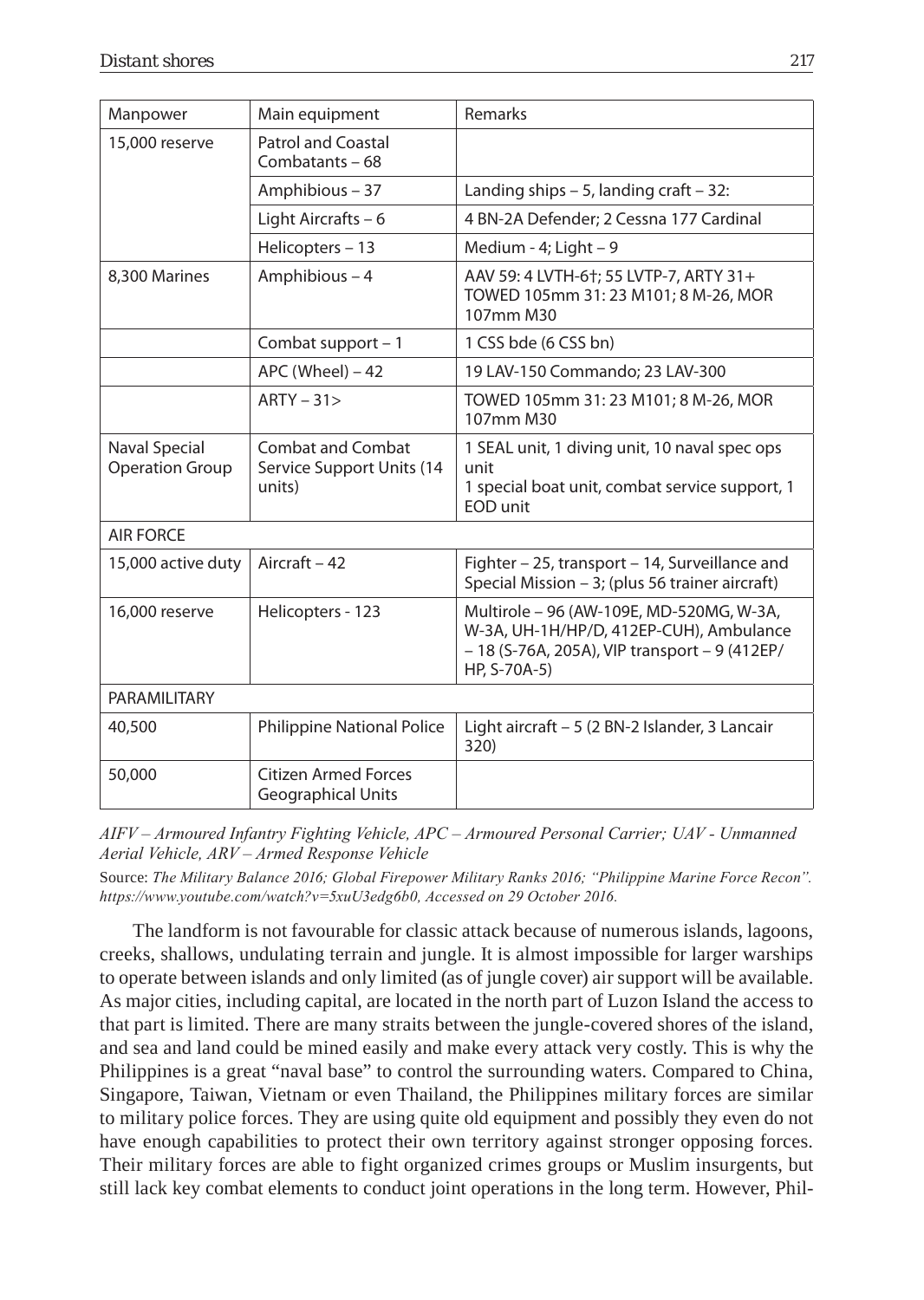ippine forces can support their allies when those are to conduct operations in the region. Both the land forces and the navy are prepared to protect the country and deploy soldiers between islands but they are more suitable for guerrilla warfare than classic, conventional defence, and definitely they are not prepared to any offensive operations. Their advantage is the good knowledge of the terrain and support of local population. But special operations units could conduct limited attacks against the disputed islands and mainland as they are trained similarly to the US Special Forces.

### The People's Army of Vietnam (PAVN)

Vietnam is a very specific country in South-East Asia. It has very long military tradition, and great empires like the US, UK, France or China were not able to control it. It is also a communist state and the ruling political party shares power with army. The economic growth of Vietnam supported the modernization of the armed forces during last decades. Historically, Vietnam was usually opposite to China and the US but the situation changed lately when Hanoi started to develop cooperation with Washington, being under pressure by the growing power of Beijing. Currently Hanoi is more open for international cooperation, including military domain, and it is investing more both in defensive and offensive capabilities. The focus is on enhancing the power of its national naval and air forces. This is a response to the necessity to protect national territorial integrity by adopting such concepts as Washington's 'preventive attack' and Beijing 'active defence'. It is impossible for Hanoi to counterbalance the Chinese power without cooperation with international partners as the probability to deter China is growing. The disputes involving Vietnam's partners in ASEAN could help Hanoi to create a powerful opposition to face Beijing's demands34; fig. 4 illustrates the complexity of claims, including Vietnam's expectations.



#### Fig. 4. *Spratly and Paracel islands claims.*

Source: *ABC News, http://www.abc.net.au/ news/2016-07-12/south-china-sea-hague-tohand-down-ruling-on-un-case/7587656, Accessed on 11 November 2016.*

PAVN military counts 482,000 troops in three services and paramilitary organizations (see details in table 5). To enhance combat power the armed forces conduct large reserve training programs which could ensure that as many as 5,000,000 troops are to be ready to fight if Vietnam should be attacked by external enemy. The territory is divided into eight military districts (including the capital). The army is divided into four Corps Headquarters

<sup>34</sup> Military History Institute of Vietnam. *Victory in Vietnam: The Official History of the People's Army of Vietnam, 1954–1975.* Lawrence: University Press of Kansas, 2002., Chandler, D. P. *A history of Cambodia*. Sydney: Westview Press; Allen & Unwin; Boulder, 1992.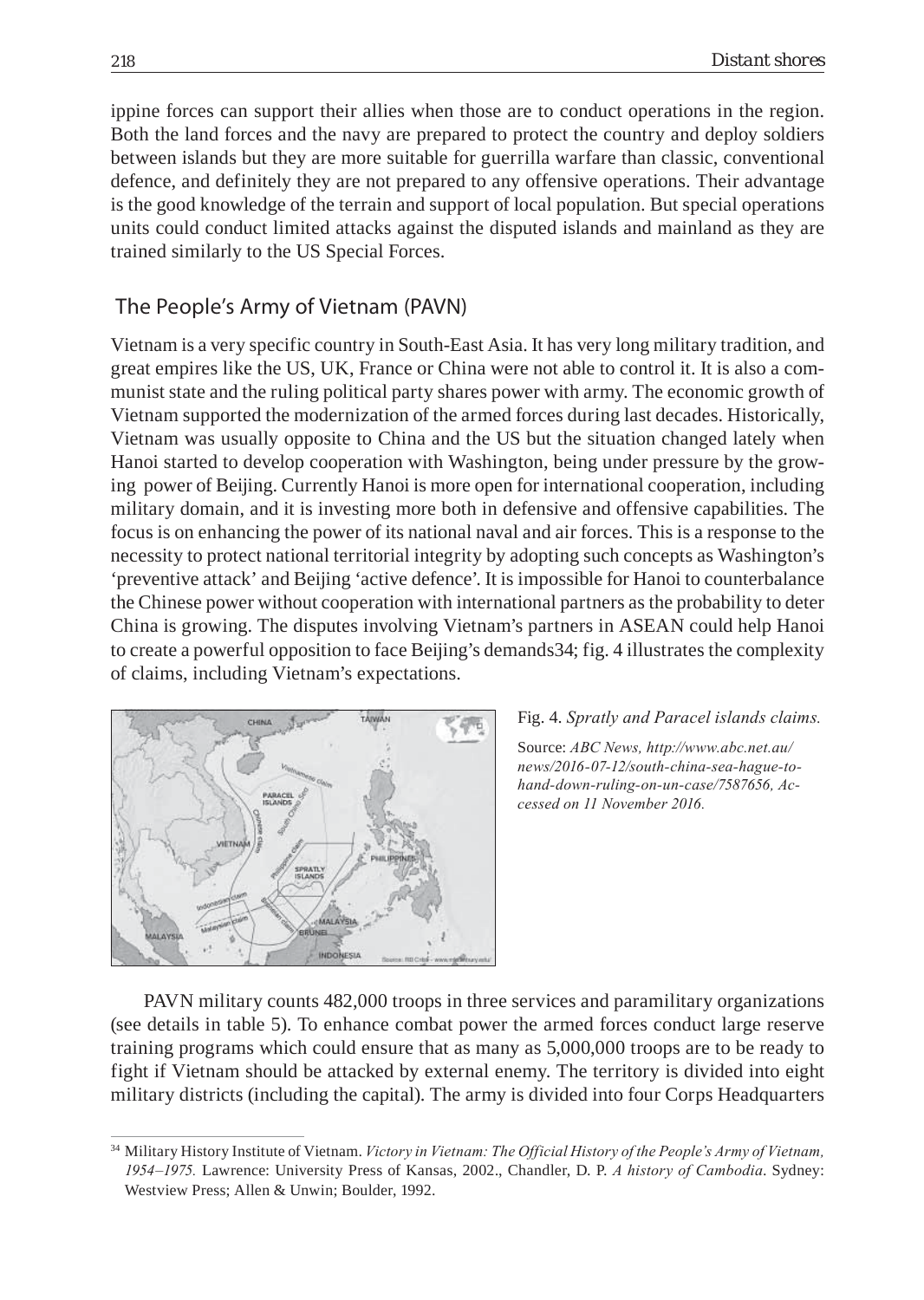and it has two mechanized infantry divisions and twenty three light infantry divisions six???, one Special Forces unit and a variety of battalions and regiments. Those are supported by combat support and combat service support units. The army possesses a significant number of main battle tanks and light tanks but those are rather older versions of Russian equipment. Similar situation is related to infantry combat vehicles. The advantage of land forces is the number of artillery assets as those could deliver desired fire support.<sup>35</sup>

The Vietnamese Navy has only four tactical 'Kilo-class' submarines (two under construction), seven frigates (two under construction and four in plans) and a variety of patrol and coastal combatant craft including eleven corvettes. Among them submarines and 'Gepard' frigates are modern and their constant modernization is one of the priorities. The Navy has also mine countermeasures and amphibious capabilities.



Fig. 5. *Vietnam's Naval Regions*

Source: *https://commons.wikimedia.org/wiki/File:Vietnam\_ Naval\_Regions.jpg Accessed on 05 December 2016.*

The main combat power of the Air Force is based on four fighter regiments and four fighter-bomber regiments. There are also two transport regiments and two attack/transport helicopter regiments.<sup>36</sup> The numbers are reasonable but the aircraft are older generation assets and are unable to conduct effective operations against a more developed Air Force, like that of China.

<sup>35</sup> *The Military Balance 2016.* 296–298.

<sup>36 &</sup>quot;Vietnam Military Strength". Global Fire Power. http://www.globalfirepower.com/country-military-strengthdetail.asp?country\_id=vietnam, Accessed on 24 October 2016.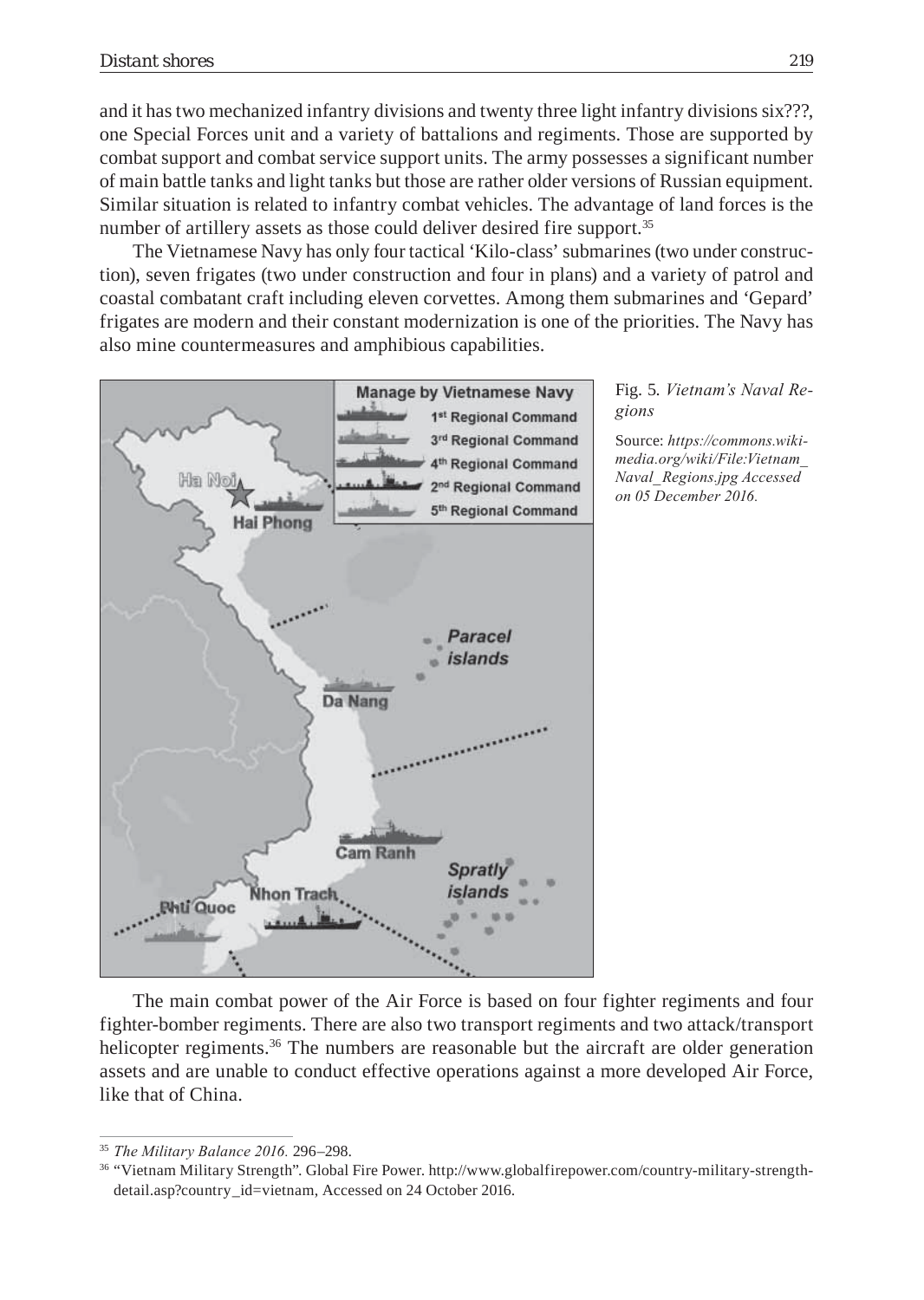| Main equipment                                | Remarks                                                                                                                                                                                            |  |  |  |
|-----------------------------------------------|----------------------------------------------------------------------------------------------------------------------------------------------------------------------------------------------------|--|--|--|
| <b>ARMY (Ground Forces)</b>                   |                                                                                                                                                                                                    |  |  |  |
| <b>Main Battle Tanks -</b><br>1,270           | 70 T-62; 350 Type-59; 850 T-54/T-55; (45 T-34 in<br>store)                                                                                                                                         |  |  |  |
| Light tanks - 620                             | 300 PT-76; 320 Type-62/Type-6                                                                                                                                                                      |  |  |  |
| $RECCE - 100$                                 | BRDM-1/BRDM-2                                                                                                                                                                                      |  |  |  |
| $AIFV - 300$                                  | BMP-1/BMP-2                                                                                                                                                                                        |  |  |  |
| $APC - 1,380$                                 | Track: 280: 200 M113 (to be upgraded); 80 Type-63<br>Wheel: 1,100 BTR-40/BTR-50/BTR-60/BTR-152                                                                                                     |  |  |  |
| Artillery - 3,040>                            | Self-propelled 30+, towed 2,300, MRL 710+,<br>mortars                                                                                                                                              |  |  |  |
|                                               |                                                                                                                                                                                                    |  |  |  |
| Submarines (tactical)<br>- 6                  | 4 SSK: Hanoi (RUS Varshavyanka) with 6 533mm TT<br>with TEST-71ME HWT; 2 SSI: Yugot (DPRK)                                                                                                         |  |  |  |
| Frigate $-2$                                  | 2 Dinh Tien Hoang                                                                                                                                                                                  |  |  |  |
| <b>Patrol and Coastal</b><br>Combatants - 71  | Corvettes – 6; patrol boats - 65                                                                                                                                                                   |  |  |  |
| Mine Warfare/Mine<br>Countermeasures<br>$-13$ |                                                                                                                                                                                                    |  |  |  |
| Amphibious - 38                               | Landing Ships 8, landing Craft 30                                                                                                                                                                  |  |  |  |
| Logistic and support<br>$-30$                 |                                                                                                                                                                                                    |  |  |  |
| Aircraft $-6$                                 | Light DHC-6-400 Twin Otter                                                                                                                                                                         |  |  |  |
| Helicopter - 14                               | 10 ASW 10 Ka-28 Helix A; 4 TPT                                                                                                                                                                     |  |  |  |
| <b>AIR FORCE</b>                              |                                                                                                                                                                                                    |  |  |  |
| Aircraft-307                                  | Fighter - 73 (MiG-21bis Fishbed L; MiG-21UM<br>Mongol B); fighter-bombers - 73 (Su-22M3/M4/UM<br>Fitter; Su-27SK/Su-27UBK; Su-30MK2); transport -<br>apx. 141 (Mi-8 Hip; Mi-17 Hip H; M-28 Bryza); |  |  |  |
| Helicopters - 180                             | Multirole - apx. 120 (Mi-8 Hip; Mi-17 Hip H; Mi-171;<br>Mi-24 Hind), Transport - apx. 60 (Mi-8 Hip; Mi-17<br>Hip H; M-28 Bryza)                                                                    |  |  |  |
|                                               |                                                                                                                                                                                                    |  |  |  |

Table. 5. *Manpower and major equipment of the People's Army of Vietnam (PAVN).* 

*AIFV – Armoured Infantry Fighting Vehicle, APC – Armoured Personal Carrier; UAV - Unmanned Aerial Vehicle, ARV – Armed Response Vehicle, RECCE – Reconnaissance*

Source: *The Military Balance 2016; Global Firepower Military Ranks 2016; "Vietnam Military Strength". Global Fire Power. http://www.globalfi repower.com/country-military-strength-detail.asp?country\_ id=vietnam; Accessed on 24 October 2016.*

In general, the Vietnamese Armed Forces are huge in members but they have obsolete equipment; however, as history presented in the specific climate and geographical conditions that could be used to challenge a stronger and more modern enemy. Furthermore, those forces are capable enough to face any small nation in the region. As for Vietnam, it is considering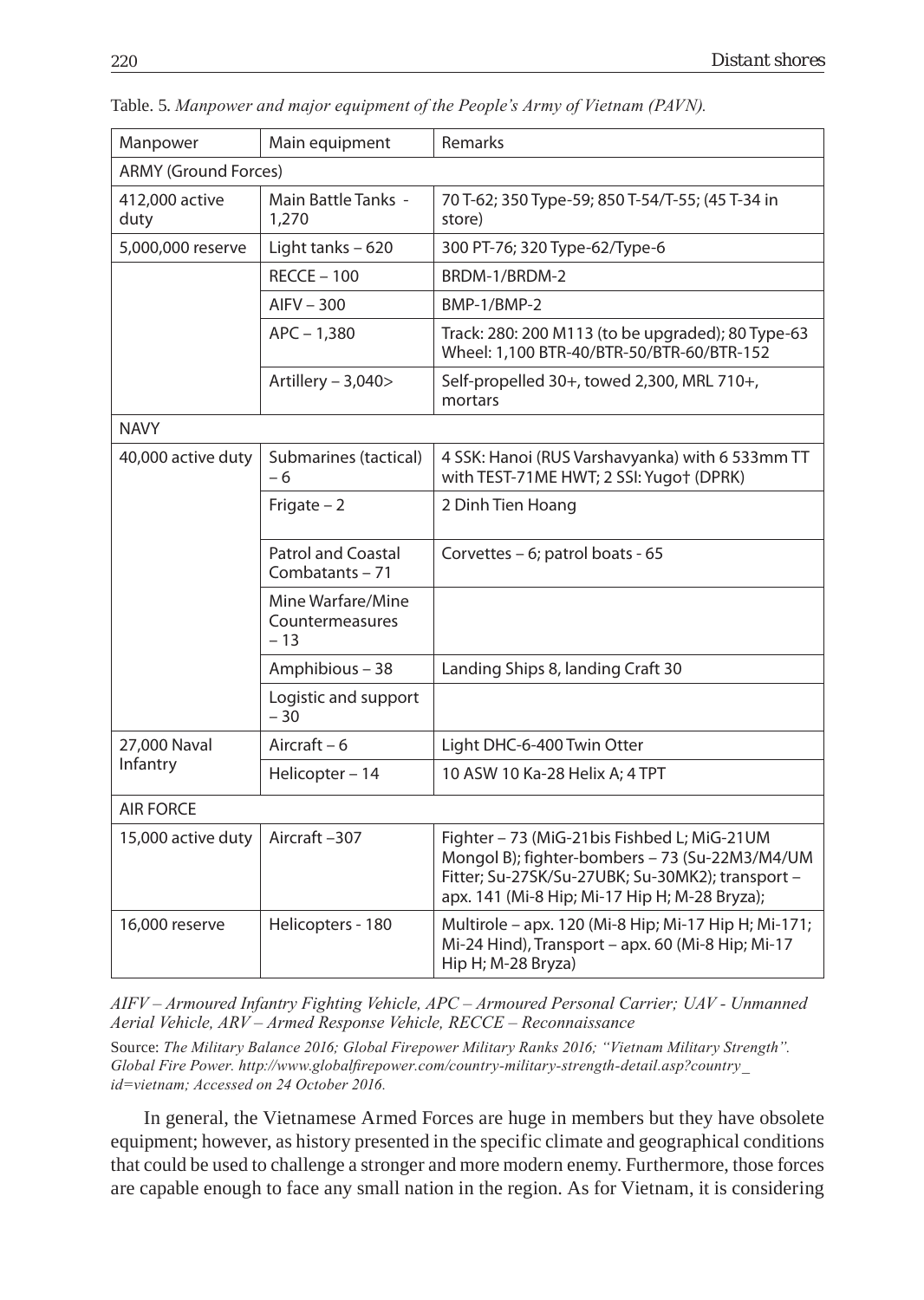the development of its Navy as submarines are able to detect and destroy enemy vessels and are usable in the case of maritime disputes. The advantage in general is very high number of quite well trained reservists and for any enemy it is a factor to be taken into consideration. The Air Force is possibly to weakest point in the Vietnamese defence system but according to Vietnam War experience it is proved that a stronger enemy can take control over the airspace but it does not mean that the enemy will win the war. In the case of an external attack Vietnam's armed forces will probably start massive partisan movement skilfully exploiting geographic features. It is worth to highlight that Vietnam's military forces are not prepared to attack other countries, but they are well prepared to defend their own territory. This is one of the main reasons why Vietnam is developing its navy to be ready to face a possible maritime conflict with China.

# CONCLUSIONS

The general trend of ASEAN-4, and in general in Asia, is to increase navies and air forces' capabilities to extend force projection as those capabilities are of critical importance to protect national interests in the South China Sea. Each state described above has its own specific strategy of using defence capabilities to fight against military threats. Brunei is the weakest state because of the limited quantity and poor quality of its current military equipment, and the lack of proper training of reserves. It cannot defend itself in the case of a major attack and has limited options to create an effective guerrilla movement in case of occupation. The Philippines shifted lately toward US support to deter a military aggression. It focused its limited funds on developing ground forces as those are easier to develop in short time and they are required to fight internal threats. The Philippines has one of the weakest military forces in the whole of East-Asia, and in fact they are more prepared for guerrilla type warfare than for a conventional conflict. Manila is able to create a mass partisan movement in the case of the occupation of the country. Malaysia has a reliable number of troops but must consider replacement of their obsolete equipment, and the development of combat support capabilities. It possesses a large number of assault crafts to defend coastline and to react in the case of claims for Spratly Islands, by employing Special Forces within amphibious and airborne operations. The limitation is poor coverage by air force and support by navy as there is a lack of joint abilities. Vietnam is focusing its efforts on border protection, especially the coastal waters, and is prepared for defence. Vietnam has a massive territorial defence system based on a large number of reservists but limited by obsolete but still operational equipment. It is aware of the fact that the advantage is extremely difficult terrain and tough climate, which are very helpful to balance the combat power of much more powerful, modern and numerous enemies. The most capable service in Vietnam is navy, but without modern ground and air forces any joint operations are impossible, both defensive and offensive. None of these ASEAN-4 countries have capabilities to conduct modern joint operations and they are not prepared to conduct combined operations uniting their capabilities. Also, offensive capabilities are very limited along with a shortage of force projection assets enabling quick and decisive reaction in the case of an assertive approach of any pretender. Vietnam has just initiated the transformation of the current defence nature of its military forces into defensive-offensive ones. Similarly to other nations, especially Malaysia and the Philippines are considering the modernization of armed forces but the processes are relatively slow and some programs are questionable.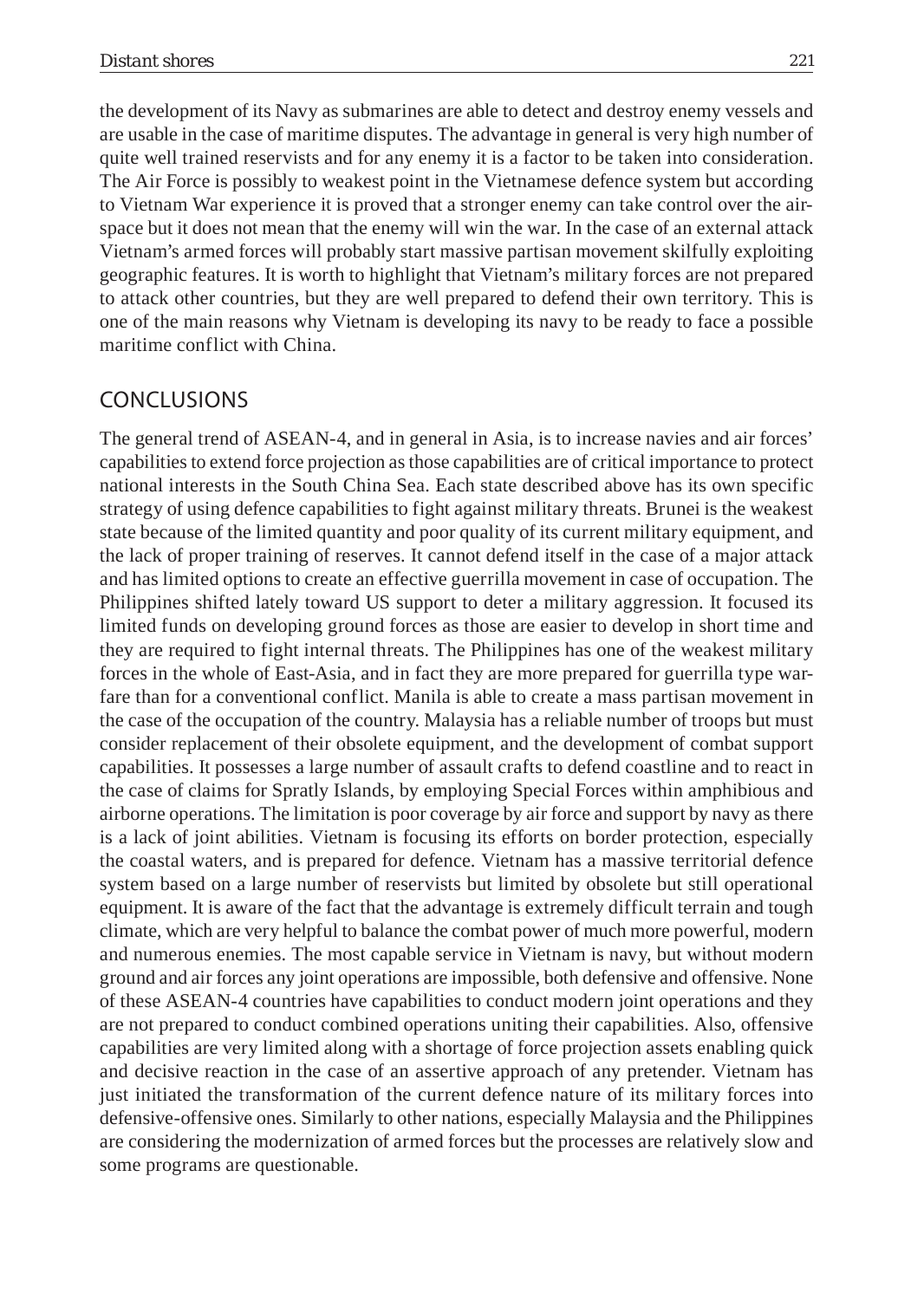

#### Fig. 6. *Military expenditures in Malaysia, Philippines, Vietnam 2010 – 2014 (millions, USD)*

Source: *"Analyzing Southeast Asia's Military Expenditures". cogitASIA. 7 May 2015. http://cogitasia.com/ analyzing-southeast-asias-militaryexpenditures/ Accessed on 24 November 2016.*

The Chinese ambitions are accelerating an arms race in relation to ASEAN-4 involved into islands disputes. The PLA budget reaching some USD146bn in 2015 is showing the scale of differences as total budget of all the ASEAN-4 reached less than USD12bn. The increase was visible in years 2010-2014 (see fig. 5) but lately it was slower, only the Philippines and Vietnam produced an increase between 2014 and 2015. Brunei noticed a decrease but some 5% growth is expected in 2016-2017 compared to Malaysia with a downgrading trend. Also Japanese growing involvement into regional affairs, defence spending (41bn in 2015) and change of constitution allowing the use of the military abroad were noticed.

The nations are looking for other options to enhance security and still balancing option is favourable. An example of cooperation is the Enhanced Defence Cooperation Agreement (EDCA) between the US and the Philippines, signed on 28 April 2014 as it "*provides a legal framework for the increased rotational presence of US armed forces in the Philippines. The precise details of when, how many, what types and the location of this rotational presence will be worked out in the future. This may well prove to be a test case of the ability of the US to rebalance its forces in Southeast Asia*."37 The agreement could be seen by Beijing as the deterrent tool in relations to the South China Sea's disputes as neither Manila nor any other ASEAN nation is strong enough to face alone any escalation of the situation. What is also of critical importance is that ASEAN as an organisation is not capable to support it militarily. The armed forces' build-up is in general going on in South East Asia, fuelled by maritime disputes, and it caused a 17% rise of arms sales in the last 5 years. The major contributors are China and India but Japan is also speeding up such processes, being involved in the East China Sea disputes. The ASEAN nations are unable to compete in that rivalry and they are observing closely the situation in the US after the elections, and the interactions among major regional powers. This process is supported by promoting organisational and national interests using international forums. Especially the development of capabilities like power projection, amphibious and expeditionary capabilities, which are not purely defensive in

<sup>&</sup>lt;sup>37</sup> For details of the EDCA read: Thayer, C. "Analyzing the US-Philippines Enhanced Defense Cooperation Agreement". The Diplomat. 2 May 2014. http://thediplomat.com/2014/05/analyzing-the-us-philippines-enhanceddefense-cooperation-agreement/, Accessed on 24 November 2016.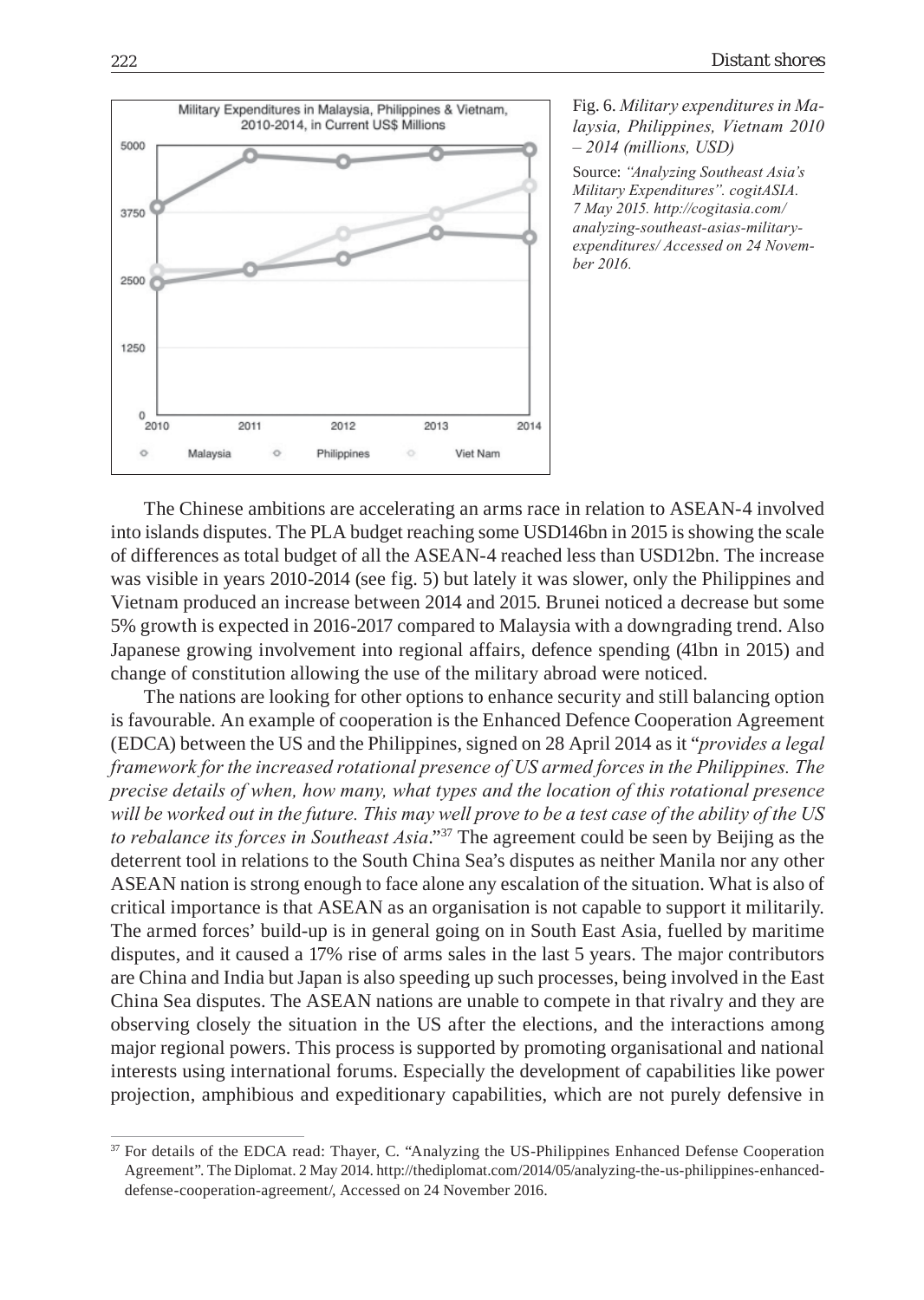nature, are recognized as a threat, because they could be easily used to solve the disputes over the islands by implementing joint air – sea warfare concept. It is obvious that without a strong, modern foreign support these countries are unable to compete militarily with China over the disputed islands. In the future they could even revise their approach toward security by considering bandwagoning option as a security guarantee, which could make China the winner in the South China Sea maritime area.

#### BIBLIOGRAPHY

- "Air Force readies to go digital". Bangkok Post. 11 Feb 2016. http://www.bangkokpost.com/archive/ air-force-readies-to-go-digital/859956, Accessed on 23 October 2016.
- "Analyzing Southeast Asia's Military Expenditures". cogitASIA. 7 May 2015. http://cogitasia.com/ analyzing-southeast-asias-military-expenditures/, Accessed on 24 November 2016.
- "Asean on the cusp of greatness". Business Circle. 5 May 2015. http://www.businesscircle.com.my/ asean-on-the-cusp-of-greatness/, Accessed on 23 November 2016.
- "ASEAN Security Outlook 2015". ASEAN. 2015. http://www.asean.org/wp-content/uploads/2015/12/ ASEAN-SECURITY-OUTLOOK-2015.pdf, Accessed on 25 November 2016.
- "Brunei country profile"*.* BBC. http://www.bbc.com/news/world-asia-pacific-12990058, Accessed on 23 November 2016.
- "Brunei Darussalam". Poland, Ministry of Foreign Affairs, Warsaw. http://www.msz.gov.pl/pl/ polityka\_zagraniczna/inne\_kontynenty/azja\_i\_pacyfik/stosunki\_dwustronne\_azja\_pacyfik/ brunei\_\_darussalam;jsessionid=CC02DC42BF92E13041F4E69F4E13951F.cms2, Accessed on 23 November 2016.
- "Brunei Darussalam: Constitution and politics". The Common Wealth. http://thecommonwealth.org/ our-member-countries/brunei-darussalam/constitution-politics, Accessed on 23 November 2016.
- "Brunei gives four Black Hawks as present to Malaysia". http://airheadsfly.com/2015/01/23/bruneigives-four-black-hawks-as-present-to-malaysi, Accessed on 23 October 2016.
- Chang, F. K. "Comparative Southeast Asian Military Modernization: 1". The ASAN Forum. 1 October 2014. http://www.theasanforum.org/comparative-southeast-asian-military-modernization-1/, Accessed on 25 November 2016.
- Chandler, D. P. *A history of Cambodia*. Sydney: Westview Press; Allen & Unwin; Boulder, 1992.
- "DND and AFP: Transforming while Performing"*.* Armed forces of the Philippines. https://web. archive.org/web/20060128011809/http://www.afp.mil.ph/0/news/transforming.php, Accessed on 27 October 2016.
- Dolven, B., Kan, S. A. and Manyin, M. E. "Maritime Territorial Disputes in East Asia: Issues for Congress". CRS Report for Congress, Congressional Research Service. 30 January 2013. http:// fas.org/sgp/crs/row/R42930.pdf, Accessed on 25 November 2016.
- Early, E. "Bilateral Training in Brunei Preps Forces for Global Humanitarian Ops". America's Navy. 8 November 2009. http://www.navy.mil/Submit/display.asp?story\_id=47553, Accessed on 25 November 2016.
- "East Asia Political map 2011". University of Texas Libraries, Austin 2011. http://www.lib.utexas.edu/ maps/middle\_east\_and\_asia/txu-pclmaps-oclc-780028873-asia\_east\_pol-2011.jpg, Accessed on 23 November 2016.
- Engbers, P. "Forest cover of Borneo and Brunei". ttps://www.bsp.com.bn/panagaclub/pnhs/Focus\_ On\_Forests.html, Accessed on 23 November 2016.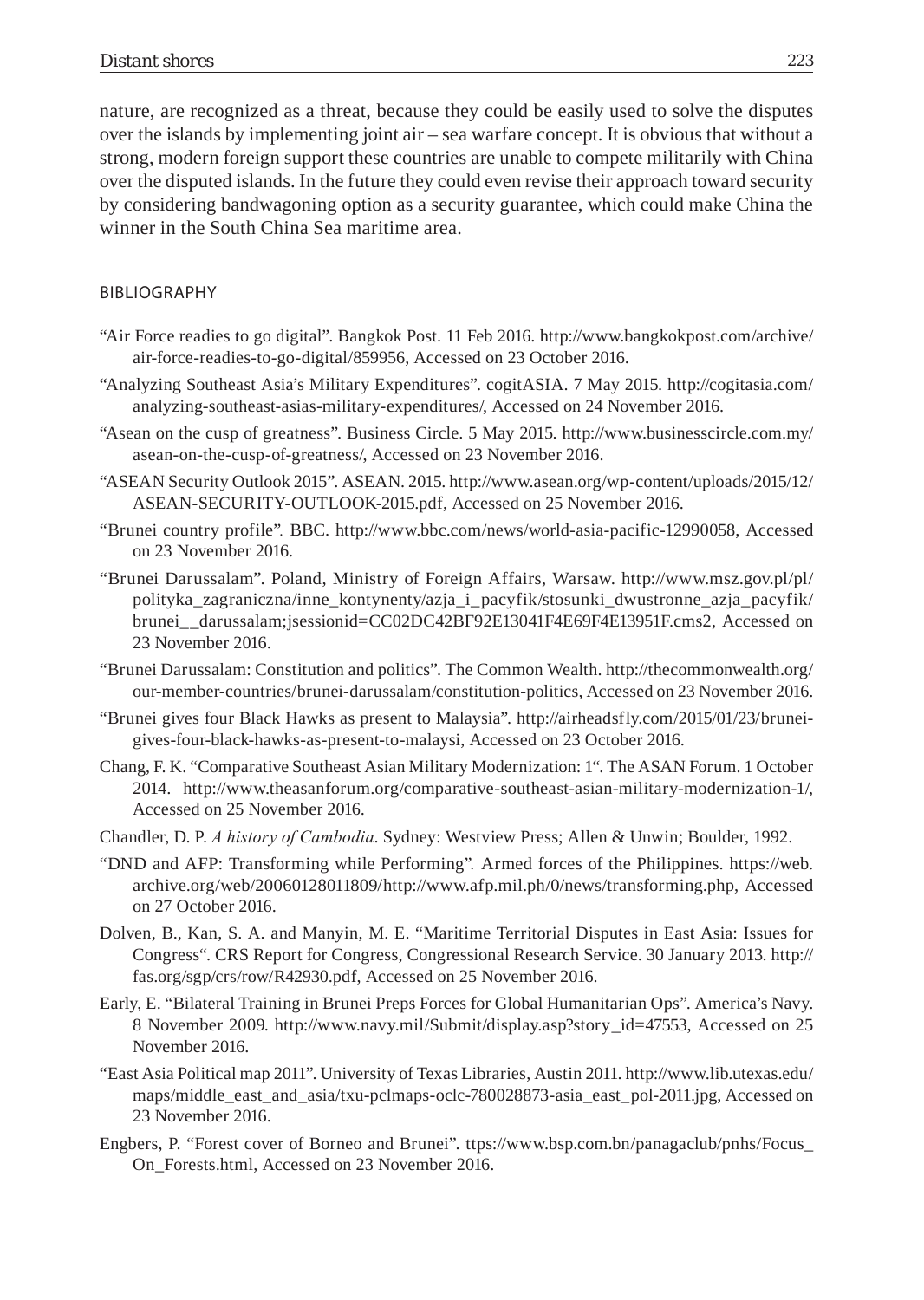- "Evidence of Change in Philippine Culture and History". http://www.oocities.org/gex\_brb/pagetwo. html, Accessed on 29 October 2016.
- "Fact Sheet on ASEAN Community 2015"*.* The ASEAN Secretariat Community Relations Division (CRD). December 2015. http://asean.org/resource/fact-sheets/, Accessed on 24 November 2016.
- Hardy, J. "Analysis: ASEAN finds voice over South China Sea dispute". IHS Jane's Defence Weekly. 14 August 2014. http://www.janes.com/article/42006/analysis-asean-finds-voice-over-southchina-sea-dispute?utm\_campaign=[PMP]\_PC6110\_E14%20DF%20NL%20SECURITY%20 08\_19\_2014\_DW\_Deployment&utm\_medium=email&utm\_source=Eloqua, Accessed on 24 November 2016.
- Hardy, J. "China expands runway, harbour at Woody Island". IHS Jane's Defence Weekly. 24 August 2014. http://www.janes.com/article/42538/china-expands-runway-harbour-at-woody-island?utm\_ campaign=%5bPMP%5d\_mpc6110\_E14%20DF%20NL%20SECUIRTY%2009\_02\_2014\_DW\_ Deployment&utm\_medium=email&utm\_source=Eloqua, Accessed on 24 November 2016.
- Military History Institute of Vietnam. *Victory in Vietnam: The Official History of the People's Army of Vietnam, 1954–1975.* Lawrence: University Press of Kansas, 2002.
- "Navy to build B5.5bn missile-equipped patrol vessel". Bangkok Post. 29 Feb 2016. http://www. bangkokpost.com/archive/news/880568, Accessed on 23 October 2016.
- Parameswaran, P. "Will Duterte end the US-Philippine military alliance?". The Diplomat. http:// thediplomat.com/2016/10/will-duterte-end-the-us-philippine-military-alliance/, Accessed on 29 October 2016.
- Parameswaran, P. "What Does Malaysia's New Defense Budget for 2016 Mean?". The Diplomat. http:// thediplomat.com/2015/10/what-does-malaysias-new-defense-budget-for-2016-mean/*,* Accessed on 24 October 2016.
- Parameswaran, P. "What's Behind Brunei's New Defense Budget for 2016?". The Diplomat. http:// thediplomat.com/2016/03/whats-behind-bruneis-new-defense-budget-for-2016/, Accessed on 24 November 2016.
- "Philippine Defense Reform (PDR)". globalsecurity.org. http://www.globalsecurity.org/military/world/ philippines/pdr.htm, Accessed on 27 October 2016.
- "Philippines election: Maverick Rodrigo Duterte wins presidency". BBC. 10 May 2016. http://www. bbc.com/news/world-asia-36253612, Accessed on 24 October 2016.
- "Philippine Marine Force Recon". https://www.youtube.com/watch?v=5xuU3edg6b0, Accessed on 29 October 2016.
- Pryce, P. "Bolstering Brunei's Defences: A Small State's Strategic Guidance and Procurement". https:// www.offiziere.ch/?p=20316, Accessed on 25 November 2016.
- "Royal Malaysian Navy future Gowind SGPV-LCS program update with Boustead Heavy Industries". Navy Recognition. 25 April 2014. http://www.navyrecognition.com/index.php/news/navalexhibitions/dsa-2014/1768-royal-malaysian-navy-future-gowind-sgpv-lcs-program-update-withboustead-heavy-industries.html, Accessed on 25 November 2016.
- Sokolsky, R., Rabasa, A., and Neu, C. R. "ASEAN Defense Policies and Expenditures". In *The Role of Southeast Asia in U.S. Strategy Toward China.* RAND Corporation, 2001. 43-56.
- Sprangler, M. "Rebalancing the Rebalance". *Parameters* 44/2. 2014. 11–21.
- Tatsumi, Y. "Trump Wins: Implications for US Allies and Partners in Asia". The Diplomat. 09 November 2016. http://thediplomat.com/2016/11/trump-wins-implications-for-us-allies-and-partners-in-asia/, Accessed on 22 November 2016.
- Thayer, C. "Analyzing the US-Philippines Enhanced Defense Cooperation Agreement". The Diplomat. 2 May 2014. http://thediplomat.com/2014/05/analyzing-the-us-philippines-enhanced-defensecooperation-agreement/, Accessed on 24 November 2016.